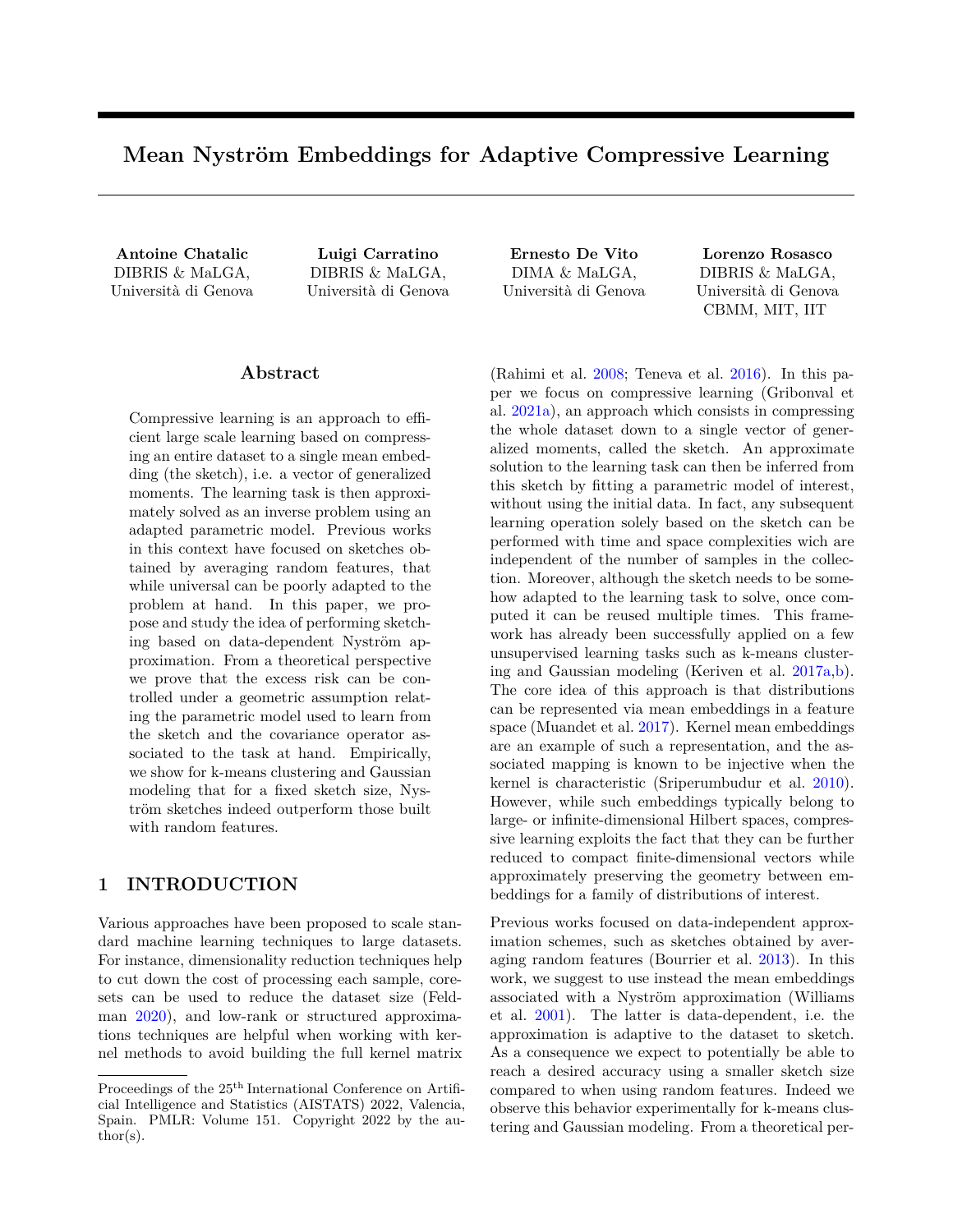spective, the adaptive nature of the sketching operator makes the analysis different than for random features as the data distribution must now somehow be compatible with the parametric model used to learn from the sketch. We propose a way to characterize this compatibility and derive a bound on the learning excess risk under this assumption. Our result covers the settings where the points used to design the Nyström approximation are sampled from the dataset either uniformly or using approximate leverage scores.

The plan of the paper is as follows. We introduce the compressive learning in Section [2,](#page-1-0) and introduce the Nyström sketches in Section [3.](#page-3-0) We provide theoretical results on the control of the excess risk in Section [4,](#page-4-0) and an experimental validation in Section [5.](#page-7-0)

# <span id="page-1-0"></span>**2 FROM EMPIRICAL RISK MINIMIZATION TO COMPRESSIVE LEARNING**

We introduce the statistical learning setting in Section [2.1,](#page-1-1) and compressive learning in Section [2.2.](#page-1-2)

## <span id="page-1-1"></span>**2.1 Statistical machine learning**

Let  $(\mathcal{X}, \mathcal{B}, \pi)$  be a probability space where X is a locally compact second countable topological space,  $\mathcal{B}$ the Borel  $\sigma$ -algebra and  $\pi$  a probability distribution to be interpreted as a data distribution over  $\mathcal{X}$ . We consider an hypothesis space  $H$  and a loss function  $l: \mathcal{X} \times H \to \mathbb{R}$ , which naturally defines a risk function  $\mathcal{R}: \mathcal{P}(\mathcal{X}) \times H \to \mathbb{R}, \pi \mapsto \mathbf{E}_{\mathbf{x} \sim \pi} l(\mathbf{x}, h)$ , where  $\mathcal{P}(\mathcal{X})$ denotes the space of probability distributions over  $\mathcal{X}$ . We are interested in finding an hypothesis  $h \in H$  minimizing the so-called excess risk

<span id="page-1-8"></span>
$$
ER(\pi,\hat{h}) \triangleq \mathcal{R}(\pi,\hat{h}) - \inf_{h \in H} \mathcal{R}(\pi,h).
$$
 (1)

This objective is intractable as  $\pi$  is unknown. Yet, given a dataset  $X = \{x_1, ..., x_n\}$  one can define the empirical probability distribution  $\pi_n \triangleq \frac{1}{n} \sum_{i=1}^n \delta(\mathbf{x}_i)$ , where  $\delta$  denotes the Dirac delta, and solve instead

<span id="page-1-4"></span>
$$
\inf_{h\in H} \mathcal{R}(\pi_n,h),\tag{2}
$$

which is known as empirical risk minimization.

**Learning tasks** In this paper, following previous works on compressive learning (Gribonval et al. [2021b,](#page-9-6) Section 3 and 4), we will mainly focus on two unsupervised learning tasks, namely clustering and Gaussian modeling. We detail the hypothesis spaces considered for these two problems.

<span id="page-1-6"></span>**Example 1** (Clustering). We consider  $\mathcal{X} = \mathbb{R}^d$  and  $H = \{h = (\mathbf{h}_1, ..., \mathbf{h}_k) \in \mathcal{X}^k\}.$  The k-means and k*medians clustering problems consists in minimizing the*

*risk induced by the loss*  $l(\mathbf{x}, h) = \min_{1 \leq i \leq k} ||\mathbf{x} - \mathbf{h}_i||_2^p$ , *taking respectively*  $p = 2$  *and*  $p = 1$ *.* 

<span id="page-1-3"></span>**Example 2** (Gaussian modeling). *For*  $\mathcal{X} = \mathbb{R}^d$  *and a known invertible covariance matrix*  $\mathbf{\Gamma} \in \mathbb{R}^{d \times d}$ , *H* is a  $family~of~means~and~weights~h = (\mu_1, \ldots, \mu_k, \alpha_1, ..., \alpha_k)$ *of the Gaussian mixture model*  $\pi_h = \sum_{i=1}^k \alpha_i \mathcal{N}(\mu_i, \Gamma)$ , *where for each*  $i \in [1, k]$   $\mu_i \in \mathcal{X}$ , and the weights  $\alpha_1, ..., \alpha_k$  are positive and sum to one. The loss func*tion is the negative log-likelihood*  $l(\mathbf{x}, h) = -\log \pi_h(\mathbf{x})$ *.* 

Although the covariance matrix is fixed in Example [2](#page-1-3) in order to simplify the theoretical analysis, the experiments conducted in Section [5](#page-7-0) consist in learning different (diagonal) covariance matrices for the  $k$  components of the mixture. In the following, we will add additional restrictions on the hypothesis spaces considered for both clustering and Gaussian modeling, but we stick for now to these definitions for conciseness.

#### <span id="page-1-2"></span>**2.2 Compressive learning with moments**

Solving the empirical risk minimization problem [\(2\)](#page-1-4) typically requires going multiple times through the dataset, which can be prohibitive for large collections. One way to avoid this problem is to replace the empirical risk  $\mathcal{R}(\pi_n, \cdot)$ , which explicitly depends on all the data samples, by a proxy function  $\tilde{\mathcal{R}}(\tilde{\mathbf{s}},\cdot)$  where  $\tilde{\mathbf{s}} \in \mathbb{R}^m$ is a small *sketch* summarizing the data collection and computed in one pass over the data. The approach thus consists of two steps:

- 1. the whole dataset  $\mathbf{X} \in \mathbb{R}^{d \times n}$  is compressed down to a single sketch  $\tilde{\mathbf{s}} \in \mathbb{R}^m$  (sketching step);
- 2. an approximate solution to the learning problem [\(2\)](#page-1-4) is recovered from the sketch, *without using the original data* (learning step).

We stress that the above procedure is somehow different from many classical approaches for large scale learning where the algorithm strongly depends on the task to be solved. We now detail how these two steps are performed.

**Sketching step** In this work, we consider sketches made of (generalized) moments of the data, i.e. that can be expressed as

<span id="page-1-5"></span>
$$
\tilde{\mathbf{s}} \triangleq \frac{1}{n} \sum_{i=1}^{n} \Phi_m(\mathbf{x}_i) \quad \text{ where } \quad \Phi_m: \mathcal{X} \to \mathbb{R}^m \qquad (3)
$$

is a feature map taking values in  $\mathbb{R}^m$ . In the following, it will be useful to think of the dataset  $X$  through its empirical distribution  $\pi_n$ , and we thus rewrite  $\tilde{\mathbf{s}} =$  $\mathcal{A}_{m}(\pi_{n})$  where  $\mathcal{A}_{m}$  is the sketching operator

<span id="page-1-7"></span>
$$
\mathcal{A}_m : \mathcal{P}(\mathcal{X}) \to \mathbb{R}^m \quad \mathcal{A}_m(\pi) = \int_{\mathcal{X}} \Phi_m(\mathbf{x}) \, d\pi(\mathbf{x}) \qquad (4)
$$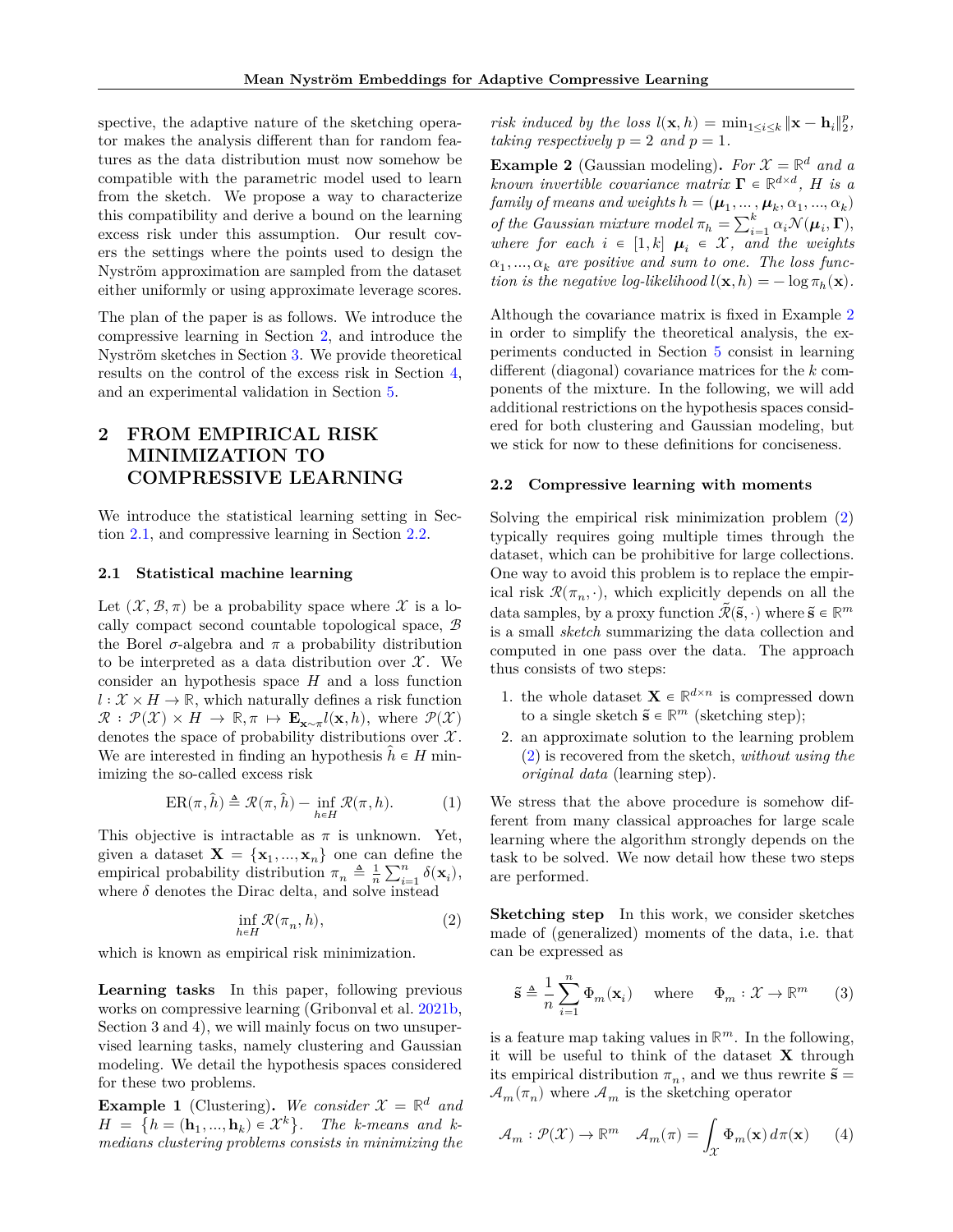whose properties are reviewed in Appendix [B.](#page-12-0) Naturally, finding a feature map  $\Phi_m$  such that the sketch [\(3\)](#page-1-5) summarizes all the information required to solve the desired learning task is highly challenging and not always possible. Nonetheless, some specific learning tasks are known to be compatible with this approach; this is in particular the case of principal component analysis (PCA), k-means and Gaussian modeling, for which we have both empirically working algorithms and theoretical guarantees on the excess risk of the recovered solution.

**Example 3** (PCA with centered data). *For*  $\mathcal{X} = \mathbb{R}^d$ , *the PCA solution depends only on the data covariance matrix. Thus, assuming centered data and denoting* vec *the vectorization operation, the feature map*  $\Phi_m(\mathbf{x}) = \text{vec}(\mathbf{x}\mathbf{x}^T)$  with  $m = d^2$  contains all the in*formation required to solve the problem.*

**Example 4** (Random Fourier features). When  $\mathcal{X} =$ ℝ *and the feature map takes the form*

<span id="page-2-4"></span>
$$
\Phi(\mathbf{x}) = [\cos(\mathbf{\Omega}^T \mathbf{x}), \sin(\mathbf{\Omega}^T \mathbf{x})] \in \mathbb{R}^m \tag{5}
$$

*where*  $m = 2m'$  *and*  $\Omega \in \mathbb{R}^{d \times m'}$  *is a random matrix with i.i.d. normal entries and the* cos *and* sin *functions are applied pointwise, we obtain a mean vector of random Fourier features (Rahimi et al. [2008\)](#page-9-1). Such embeddings have successfully been used to solve the clustering and Gaussian modeling tasks in a compressive manner (Gribonval et al. [2021a,](#page-9-2)[b\)](#page-9-6). When*  $m \to \infty$ *, the inner-product*  $\langle \Phi(\mathbf{x}), \Phi(\mathbf{y}) \rangle$  *approximates* with growing accuracy the Gaussian kernel  $\kappa(\mathbf{x}, \mathbf{y}) =$  $\exp(-\frac{1}{2}\|\mathbf{x}-\mathbf{y}\|^2).$ 

Computing a mean sketch of the form [\(3\)](#page-1-5) has many advantages. Provided that  $m \ll nd$ , storing and manipulating the sketch is much more efficient than manipulating the raw data. The time complexity of sketching is linear in the number of samples  $n$  in the collection, and all subsequent operations performed on the sketch have a complexity which *does not depend on n*. Moreover, as the original data can be discarded once the sketch is computed, sketching is also an interesting tool for privacy preservation (Chatalic et al. [2021\)](#page-9-7).

**Learning step** Previous works on random Fourier sketches (Gribonval et al. [2021a](#page-9-2)[,b\)](#page-9-6) showed that multiple learning tasks can be tackled as moment-matching problems of the form

<span id="page-2-0"></span>
$$
\hat{\pi} \triangleq \mathop{\arg\min}_{p\in\mathfrak{S}} \lVert \mathcal{A}_m(p) - \mathcal{A}_m(\pi_n) \rVert_2 \eqno(6)
$$

where  $\mathfrak S$  is a parametric family of probability distributions adapted to the learning problem and plays the role of a regularizer. This problem is typically nonconvex, but multiple heuristics have been developed using techniques such as hard thresholding (Bourrier et al. [2013\)](#page-8-0), approximate message passing (Byrne et al. [2019\)](#page-8-1) or orthogonal matching pursuit (Keriven et al. [2017a\)](#page-9-3). The latter algorithm (called CL-OMP) is a generic approach usable when  $\mathfrak S$  is a mixture model, and consists in iteratively building the desired mixture  $\hat{\pi}$  by alternating between greedily adding a new atomic distribution minimizing the residual of the objective cost, and globally optimizing all the parameters and weights of the mixture. When applied to the clustering problem, it can be interpreted as a variation of the Frank-Wolfe algorithm.

The problem [\(6\)](#page-2-0) can be viewed an inverse problem: if the samples **X** are drawn i.i.d. from  $\pi$  and  $n$  is large enough, we have  $\mathcal{A}_m(\pi_n) \approx \mathcal{A}_m(\pi)$  and one can think of  $\mathcal{A}_m(\pi_n)$  as a noisy observation of the distribution  $\pi$ via the linear operator  $A_m$ . Remember that we want in the end to solve [\(2\)](#page-1-4), and thus we recover an hypothesis  $\hat{h} \in H$  by solving

<span id="page-2-1"></span>
$$
\hat{h} \triangleq \inf_{h \in H} \mathcal{R}(\hat{\pi}, h) \tag{7}
$$

This step is typically costless, given that the structure of  $\mathfrak S$  will most often be closely related to the structure of the hypothesis space  $H$ , i.e. an optimal hypothesis  $h$  can directly be recovered from the probability distribution  $\hat{\pi}$  in the examples that we consider. We now provide two examples of model sets coming from Gribonval et al. [\(2021b,](#page-9-6) Section 3&4), which implicitly depend on the chosen hypothesis space  $H$ .

<span id="page-2-2"></span>**Example 5** (k-means clustering)**.** *We consider*

$$
\mathfrak{S} = \bigcup_{h = (\mathbf{c}_1, \dots, \mathbf{c}_k) \in H^{\mathrm{Cl}}} \left\{ \left. \sum_{i=1}^k \alpha_i \delta(\mathbf{c}_i) \, \right| \sum_{i=1}^k \alpha_i = 1, \alpha_i \ge 0 \right. \right\}.
$$

*An hypothesis satisfying* [\(7\)](#page-2-1) *can be recovered from*  $\hat{\pi} \in$  $\mathfrak{S}$  by keeping the locations  $(\mathbf{c}_1, ..., \mathbf{c}_k)$  of the k Diracs *and dropping the weights.*

<span id="page-2-3"></span>**Example 6** (Gaussian modeling)**.** *Following Gribonval et al.* [\(2021b,](#page-9-6) *Sc.4*), we use  $\mathfrak{S} = {\pi_h : h \in H^{\text{GMM}}}$  $where \pi_h$  is the Gaussian mixture with means and  $weights \; h = (\mu_1, ..., \mu_k, \alpha_1, ..., \alpha_k), \; see \; (2).$  $weights \; h = (\mu_1, ..., \mu_k, \alpha_1, ..., \alpha_k), \; see \; (2).$  $weights \; h = (\mu_1, ..., \mu_k, \alpha_1, ..., \alpha_k), \; see \; (2).$ 

**Separation assumption** Although one can define the model sets from Examples [5](#page-2-2) and [6](#page-2-3) using the hypothesis space from Examples [1](#page-1-6) and [2,](#page-1-3) it turns out that additional restrictions are required to carry out the theoretical analysis. We will thus rather consider the hypothesis space  $H$  to be

- the set of tuples  $(\mathbf{c}_1, ..., \mathbf{c}_k)$  s.t.  $\min_{i \neq j} ||\mathbf{c}_i \mathbf{c}_j|| \ge$  $2\varepsilon$  and  $\max_l \|\mathbf{c}_l\| \leq R$  for clustering;
- the set of centers and weights  $(\mathbf{c}_1, ..., \mathbf{c}_k, \alpha_1, ..., \alpha_k)$ s.t.  $\min_{i \neq j} \|\mathbf{c}_i - \mathbf{c}_j\|_{\mathbf{\Gamma}} \geq \varepsilon, \ \max_{l} \|\mathbf{c}_l\|_{\mathbf{\Gamma}} \leq R,$  $\forall i \alpha_i \geq 0$ , and  $\sum_{1 \leq i \leq k} \alpha_i = 1$  for Gaussian modeling, where  $\|\mathbf{x}\|_{\mathbf{\Gamma}} = (\mathbf{x}^T \mathbf{\Gamma}^{-1} \mathbf{x})^{1/2}$  denotes the Mahalanobis distance.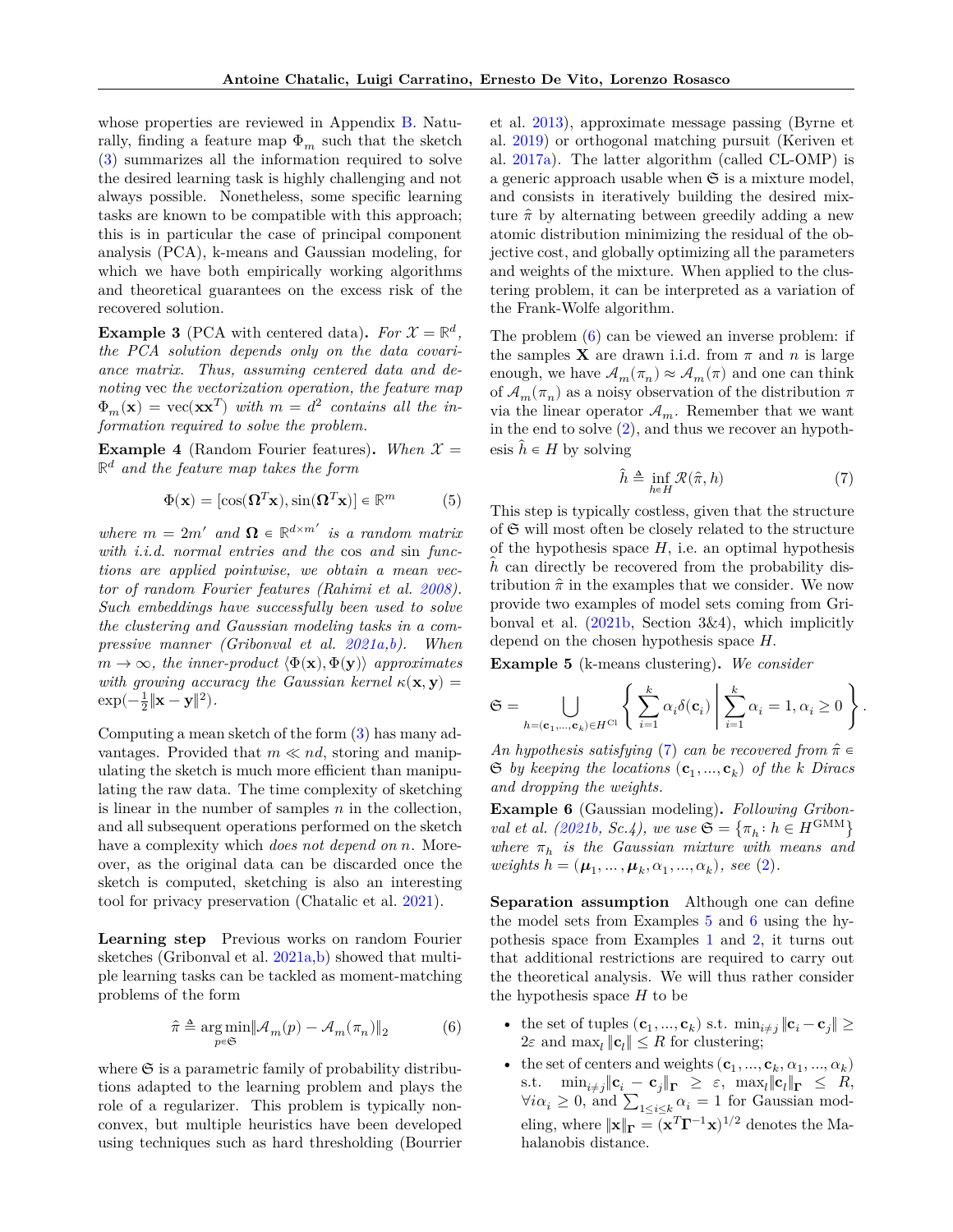These two definitions add a separation assumption between the Diracs (for clustering) or the centers of the components (Gaussian modeling), which is known to be necessary for compressive learning in this setting (Gribonval et al. [2021b,](#page-9-6) Section 3.2).

# <span id="page-3-0"></span>**3 MEAN NYSTRÖM FEATURES**

Random Fourier features are easily computable and have been used in many contexts. They are generic in the sense that they are data-independent: the distribution of the matrix  $\Omega$  in [\(5\)](#page-2-4) does not depend on the data to sketch. In this work, we advocate using a *data-dependent* feature map that we now introduce.

## <span id="page-3-5"></span>**3.1 The Nyström feature map**

The Nyström feature map derives from a similarity metric  $\kappa : \mathcal{X} \times \mathcal{X} \to \mathbb{R}$ . We assume in the following that  $\kappa$  is a positive definite kernel, i.e.  $\kappa$  is symmetric and for any choice of  $(\mathbf{x}_i, ..., \mathbf{x}_j) \in \mathcal{X}^m$  the  $n \times n$ -matrix  $[\kappa(\mathbf{x}_i, \mathbf{x}_j)]_{1 \leq i \leq m, 1 \leq j \leq m}$  is positive semi-definite. We select a set of landmark points  $\tilde{\mathbf{X}} = (\tilde{\mathbf{x}}_1, ..., \tilde{\mathbf{x}}_m)$  which we want to be "representative" of the data set, i.e. for instance drawn from  $\pi$  (or in practice sampled from the dataset). We denote  $\mathbf{K}_m$  the associated  $m \times m$ kernel matrix with entries  $(\mathbf{K}_m)_{ij} = \kappa(\tilde{\mathbf{x}}_i, \tilde{\mathbf{x}}_j)$ , which by assumption is symmetric and positive definite, so that  $\text{Im}(\mathbf{K}_m) = \text{ker}(\mathbf{K}_m)^{\perp}$ . We denote by  $\mathbf{K}_m^{\dagger}$  the pseudo-inverse of  $\mathbf{K}_m$ , and if  $\mathbf{K}_m$  is invertible then  $\mathbf{K}_m^{\dagger} = \mathbf{K}_m^{-1}$ . Since  $\mathbf{K}_m^{\dagger}$  is symmetric and positive definite, its square-root is well defined and we denote it by  $\mathbf{K}_m^{-1/2}$  with a slight abuse of notation. Following Williams et al. [\(2001\)](#page-10-2), we define the feature map as

<span id="page-3-1"></span>
$$
\Phi_m(\mathbf{x}) \triangleq \mathbf{K}_m^{-1/2} \begin{bmatrix} \kappa(\tilde{\mathbf{x}}_1, \mathbf{x}) \\ \vdots \\ \kappa(\tilde{\mathbf{x}}_m, \mathbf{x}) \end{bmatrix} \in \mathbb{R}^m \tag{8}
$$

and the associated sketching operator as in [\(4\)](#page-1-7).

The intuition here is that one would like  $\langle \Phi_m(\mathbf{x}), \Phi_m(\mathbf{y}) \rangle$  to approximates well  $\kappa(\mathbf{x}, \mathbf{y}),$ maybe not uniformly on  $\mathcal{X}^2$  but at least when **x** and **y** are similar to the landmarks  $\hat{\mathbf{X}}$  (which for many choices of kernel means when  $x$  and  $y$  are located where the mass of  $\pi$  is concentrated). The factor  $\mathbf{K}_m^{-1/2}$  in [\(8\)](#page-3-1) should be interpreted as a geometric corrective factor and we will see in Section [3.3](#page-4-1) where it comes from. In particular with this normalization we have  $\langle \Phi_m(\tilde{\mathbf{x}}_i), \Phi_m(\tilde{\mathbf{x}}_j) \rangle = \kappa(\tilde{\mathbf{x}}_i, \tilde{\mathbf{x}}_j)$  for any pair of landmarks  $\tilde{\mathbf{x}}_i, \tilde{\mathbf{x}}_j$ .

**Learning from the sketch** In order to tackle the inverse problem [\(6\)](#page-2-0) using first-order methods, one needs a closed form expression of the gradient of the

<span id="page-3-4"></span>

| Algorithm 3.1: Nyström Compressive Learning                                 |
|-----------------------------------------------------------------------------|
| <b>Input:</b> Dataset <b>X</b> , kernel $\kappa$ , model set $\mathfrak{S}$ |
| <b>Output:</b> An hypothesis $h \in H$                                      |

- **<sup>1</sup>** If needed, learn the kernel parameters using a small uniform i.i.d. subsample of  $X$ ;
- **<sup>2</sup>** If using leverage scores sampling, estimate the leverage scores  $(9)$  from **X** using a fast heuristic;
- **3** Sample *m* landmarks  $(\tilde{\mathbf{x}}_i)_{1 \leq i \leq m}$  from **X** (cf. discussion in Section [3.2\)](#page-3-3);
- **4** Compute the sketch  $\tilde{\mathbf{s}} = \frac{1}{n} \sum_{i=1}^{n} \Phi_m(\mathbf{x}_i)$  where  $\Phi$  is defined from the landmarks in [\(8\)](#page-3-1) ;
- $\mathfrak s\,$  Find an approximate solution  $\hat\pi$  of  $\min_{p \in \mathfrak{S}} \|\mathcal{A}_m(p) - \tilde{\mathbf{s}}\|_2$  using an heuristic such as CL-OMP (Keriven et al. [2017a\)](#page-9-3) ;
- **6** Return  $\hat{h} \in \inf_{h \in H} \mathcal{R}(\hat{\pi}, h)$  (usually costs  $O(1)$ );

objective function with respect to some parametrization of the model set  $\mathfrak{S}$ . We derive these expressions in [A](#page-11-0)ppendix  $\overline{A}$  for the feature map  $(8)$  for the tasks of k-means clustering and Gaussian modeling using the parametrizations of Examples [5](#page-2-2) and [6.](#page-2-3)

**Complexities** Computing  $\mathbf{K}_m$  has a timecomplexity of  $\Theta(m^2d)$  assuming that a kernel evaluation takes  $\Theta(d)$  operations, and inverting  $\mathbf{K}_m$ takes  $\Theta(m^3)$ . After that, the evaluation of  $\Phi_m$  takes  $\Theta(m^2 + md)$ . Note that structured landmark matrices have been proposed to speed-up computations (Si et al. [2016\)](#page-10-3) and could be used here to some extent.

We provide in Algorithm [3.1](#page-3-4) a summary of the whole learning procedure, including the sampling step which we now detail more precisely.

## <span id="page-3-3"></span>**3.2 Sampling schemes**

Naturally, the projected features [\(8\)](#page-3-1) considered in this section require to carefully select the landmark points  $X$ . In this paper, we will always sample  $X$  from the empirical data  $\mathbf{X} = (\mathbf{x}_1, ..., \mathbf{x}_n)$ , and consider three different sampling schemes.

- **Uniform** The first considered scheme is *uniform sampling*, where the set  $\hat{\mathbf{X}}$  is sampled uniformly at random among all possible subsets of  $X$  of cardinality  $m$ .
- **Approximate leverage score (ALS)** The landmarks are sampled according to the approximate leverage scores of  $X$  (Alaoui et al. [2015\)](#page-8-2). Let  $\mathbf{K}_n \in \mathbb{R}^{n \times n}$  be the (full) kernel matrix. For  $\lambda > 0$ , the leverage scores of the set  $X$  are defined as

<span id="page-3-2"></span>
$$
\ell(\lambda,i)=\left(\mathbf{K}_n(\mathbf{K}_n+\lambda nI)^{-1}\right)_{ii},\quad \forall i\in[n].\quad (9)
$$

Since computing these exact leverage scores can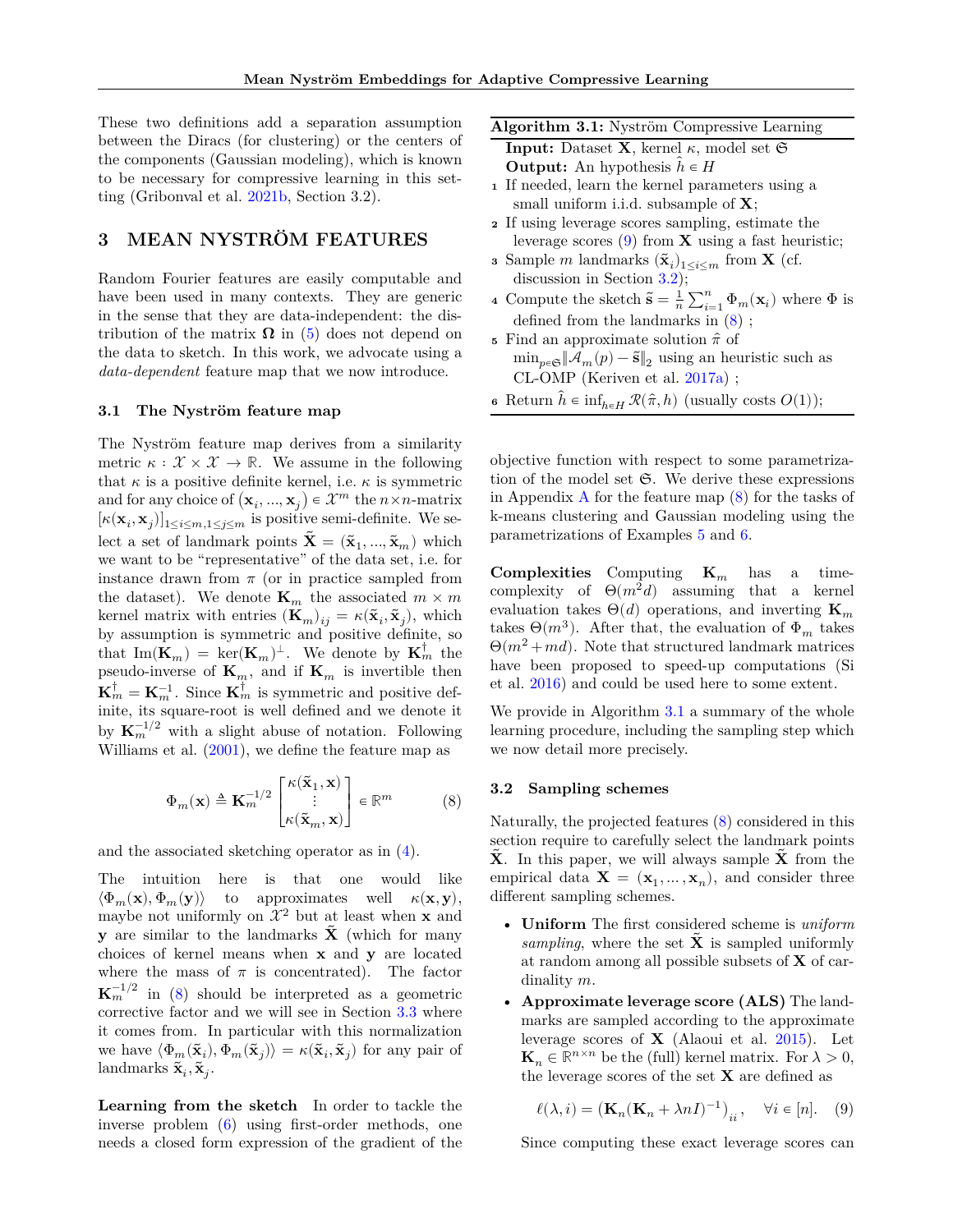be prohibitive, approximate variants can be considered. Let  $\delta \in (0,1], \lambda_0 > 0$  and  $z \in [1,\infty)$ . Then, a sequence  $(\hat{\ell}(\lambda, i))_{i \in [n]}$  consists of  $(z, \lambda_0, \delta)$ -ALS of **X** if it satisfies w.p. at least  $1 - \delta$ 

$$
\frac{1}{z}\,\ell(\lambda,i)\leq\hat{\ell}(\lambda,i)\leq z\,\ell(\lambda,i)\quad\forall\lambda\geq\lambda_0,\forall i\in[n].\tag{10}
$$

Different algorithms have been proposed to compute such approximations. In this work we use BLESS (Rudi et al. [2018\)](#page-9-8) which uses a coarse to fine strategy and has a computational cost which is negligible compared to other operations. After computing the values  $\ell(\lambda, i)$ , the landmarks are obtained sampling from  $X$  proportionally to  $\ell(\lambda, i)$ .

• **Greedy diversity sampling** The third sampling scheme is a *greedy method* that aims at selecting the most diverse landmarks. The algorithm promotes large principal angles between landmarks by iteratively selecting the points according to their Schur complement (Carratino et al. [2021;](#page-8-3) Chen et al. [2018\)](#page-9-9). In more details, let  $\tilde{\mathbf{x}}_1 = \arg \max_{\mathbf{x} \in \mathbf{X}} \kappa(\mathbf{x}, \mathbf{x})$ , then the t-th landmark  $\tilde{\mathbf{x}}_t$  is selected as

$$
\tilde{\mathbf{x}}_t \triangleq \mathop{\arg\max}_{\mathbf{x} \in X / \{\tilde{\mathbf{x}}_1, \dots \tilde{\mathbf{x}}_{t-1}\}} \kappa(\mathbf{x}, \mathbf{x}) - \varphi_{t-1}(\mathbf{x})^\top \mathbf{K}_{t-1}^{-1} \varphi_{t-1}(\mathbf{x})
$$

where  $\varphi_{t-1}(\mathbf{x}) \triangleq [\kappa(\mathbf{x}, \tilde{\mathbf{x}}_1), \dots, \kappa(\mathbf{x}, \tilde{\mathbf{x}}_{t-1})]$  and  $\mathbf{K}_{t-1} \in \mathbb{R}^{t-1 \times t-1}$  is the kernel matrix of the already selected landmarks.

#### <span id="page-4-1"></span>**3.3 Nyström features are projected features**

As we assumed that the function  $\kappa$  used to build the Nyström feature map [\(8\)](#page-3-1) is a positive definite kernel, there exists a Hilbert space  $\mathcal F$  with inner-product  $\langle \cdot, \cdot \rangle_{\mathcal{F}}$  and a feature map  $\Phi : \mathcal{X} \to \mathcal{F}$  such that  $\kappa(\mathbf{x}, \mathbf{y}) = \langle \Phi(\mathbf{x}), \Phi(\mathbf{y}) \rangle_{\mathcal{F}}$  for any  $\mathbf{x}, \mathbf{y} \in \mathcal{X}^2$  (Steinwart et al. [2008,](#page-10-4) Theorem 4.16). The canonical choice is to set  $\mathcal F$  to be the reproducing kernel Hilbert space uniquely defined by  $\kappa$  and to define  $\Phi(x) = \kappa(\cdot, x)$ for all  $x \in \mathcal{X}$  (Steinwart et al. [2008\)](#page-10-4). However multiple feature maps can be associated to the same kernel and in many applications there might exist more natural choices. For example, if  $\mathcal X$  is a subset of  $\mathbb R^d$ and  $\kappa(\mathbf{x}, \mathbf{x}') = \mathbf{x}^T \mathbf{x}'$  is the linear kernel, then one can choose  $\mathcal{F} = \mathbb{R}^d$  and  $\Phi(\mathbf{x}) = \mathbf{x}$ .

We now define  $\mathcal{A}(p) \triangleq \mathbf{E}_{\mathbf{x} \sim p} \Phi(\mathbf{x}) \in \mathcal{F}$  the mean embedding of  $p \in \mathcal{P}(\mathcal{X})$ .

**Example 7.** When  $\mathcal F$  *is a reproducing kernel Hilbert space (RKHS) and* Φ *the associated canonical feature map, the sketch*  $\mathcal{A}(\pi)$  *can be interpreted as a kernel mean embedding (Muandet et al. [2017\)](#page-9-5). When*  $\mu$ − *is a difference of two probability distributions,*  $d(p,q) \triangleq {\|\mathcal{A}(\mu)\|}_{\mathcal{F}}$  corresponds to the maximum mean *discrepancy between and , and is known to be a metric (i.e. the mean embedding is injective) iff the kernel is characteristic (Sriperumbudur et al. [2010\)](#page-10-1).*

We started in Section [3.1](#page-3-5) with the definition the feature map  $\Phi_m$  taking values in  $\mathbb{R}^m$  because this is the one that is used in practice for efficient computations. Yet, from a theoretical perspective it is interesting to see that the feature map  $\Phi_m$  is directly related to the projection of  $\Phi$  onto the finite-dimensional subspace  $\mathcal{F}_m = \text{span}\{\Phi(\tilde{\mathbf{x}}_1), ..., \Phi(\tilde{\mathbf{x}}_m)\}\$  of  $\mathcal{F}$ . To formalize this statement we denote by  $P_m$  the orthogonal projection onto  $\mathcal{F}_m$ .

<span id="page-4-4"></span>**Lemma 3.1:** *There exists a bounded operator*  $U$ :  $\mathbb{R}^m \to \mathcal{F}$  *satisfying*  $\ker(U) = \ker(\mathbf{K}_m)$  *and*  $||U\mathbf{c}||_{\mathcal{F}} =$  $\|{\bf c}\|$  *for any*  ${\bf c} \in \text{ker}(U)^{\perp}$  *(i.e. U is an isometry from*  $\ker(\mathbf{K}_m)^{\perp}$  *onto*  $\mathcal{F}_m$ *)* such that  $\forall \mathbf{x}, \mathbf{y} \in \mathcal{X}$ 

<span id="page-4-7"></span><span id="page-4-6"></span><span id="page-4-5"></span>
$$
U\Phi_m = P_m \Phi \tag{11a}
$$

$$
U\mathcal{A}_m = P_m\mathcal{A}
$$
 (11b)

$$
\langle \Phi_m(\mathbf{x}), \Phi_m(\mathbf{y}) \rangle = \langle P_m \Phi(\mathbf{x}), P_m \Phi(\mathbf{y}) \rangle_{\mathcal{F}}.
$$
 (11c)

This relation justifies in particular the choice of the normalization factor  $\mathbf{K}_m^{-1/2}$  in [\(8\)](#page-3-1).

## <span id="page-4-0"></span>**4 THEORETICAL ANALYSIS**

We introduce the setting in Section [4.1,](#page-4-2) state our main result in Section [4.2,](#page-5-0) and give an idea of the proof in Section [4.3.](#page-6-0)

## <span id="page-4-2"></span>**4.1 Setting and assumptions**

We assume that  $\mathcal F$  is a separable Hilbert space with inner-product  $\langle \cdot, \cdot \rangle_{\mathcal{F}}$  and norm  $\|\cdot\|_{\mathcal{F}}$ . We denote  $\mathcal{L}(\mathcal{F})$ the set of bounded linear operators on  $\mathcal F$  endowed with the operator norm  $\lVert \cdot \rVert_{\mathcal{L}(\mathcal{F})}$ , and  $\kappa : \mathbf{x}, \mathbf{y} \mapsto$  $\langle \Phi(\mathbf{x}), \Phi(\mathbf{y}) \rangle_{\mathcal{F}}$  the positive definite kernel associated with the feature map Φ.

<span id="page-4-3"></span>**Assumption 1.** For every  $\mathbf{x} \in \mathcal{X}$ ,  $\|\Phi(\mathbf{x})\|_{\mathcal{F}} \leq K$  and Φ *is measurable.*

A direct consequence of Assumption [1](#page-4-3) is that for any probability distribution  $p \in \mathcal{P}(\mathcal{X}), \Phi(\cdot)$  is p-integrable and the mean embedding  $A$  introduced in the previous section is well defined. We extend its definition to any finite signed measure  $\mu$  in Appendix [B.](#page-12-0)

**Integral operator** We define the (uncentered) covariance operator  $\Sigma : \mathcal{F} \to \mathcal{F}$  as

$$
\Sigma = \int \Phi(\mathbf{x}) \otimes_{\mathcal{F}} \Phi(\mathbf{x}) d\pi(\mathbf{x}),
$$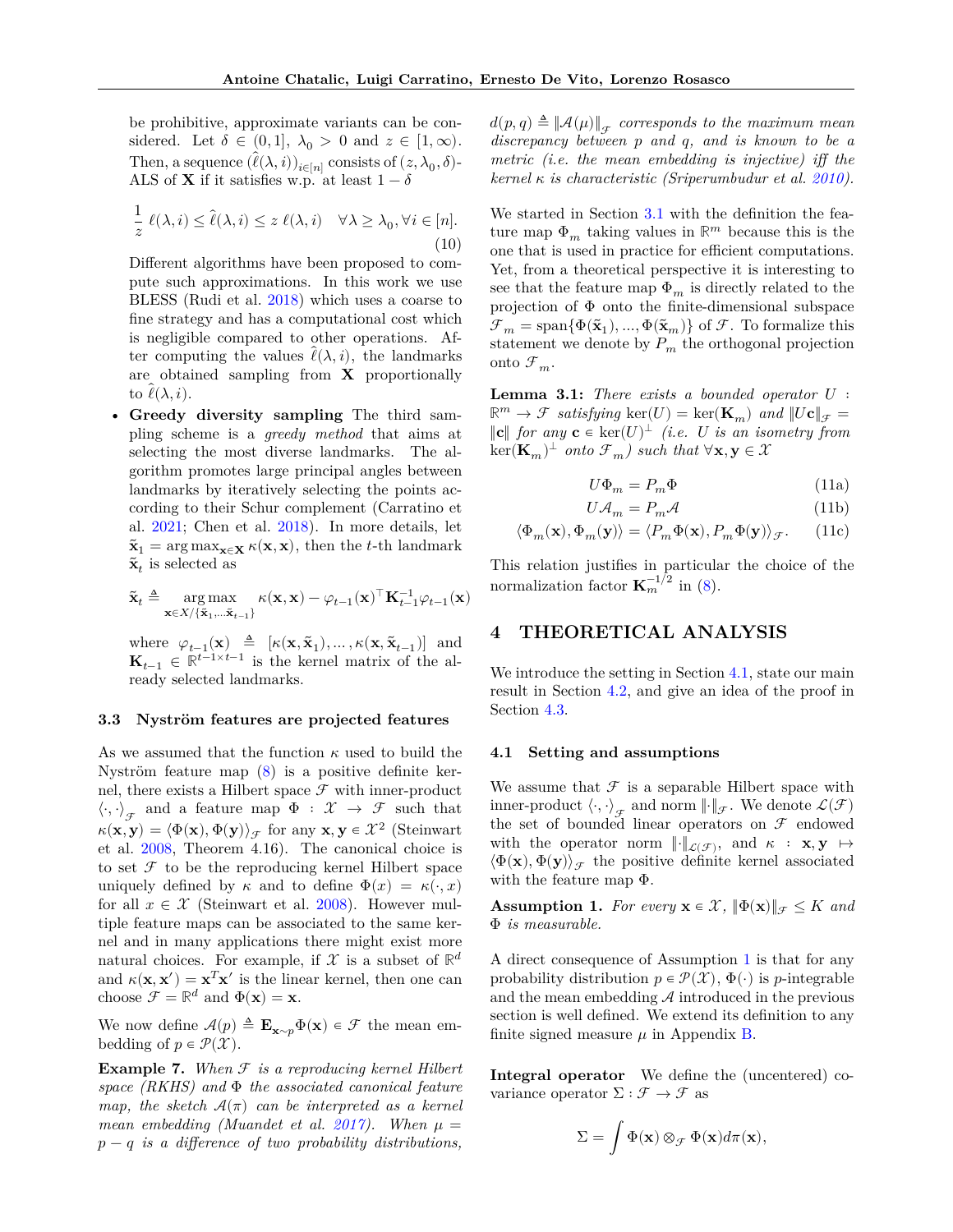where  $\Phi(\mathbf{x}) \otimes_{\mathcal{F}} \Phi(\mathbf{x}) : f \mapsto \langle f, \Phi(\mathbf{x}) \rangle_{\mathcal{F}} \Phi(\mathbf{x})$  is a rank one operator and  $\Sigma$  is a positive trace class operator on  $\mathcal F$ , see Appendix [B.](#page-12-0) For any  $f \in \mathcal F$  and  $\lambda > 0$  we define  $\mathcal{N}_f(\lambda) \triangleq \langle f, (\Sigma + \lambda I)^{-1} f \rangle_{\mathcal{F}}$  and, with slight abuse of notation, we write  $\mathcal{N}_x(\lambda) \triangleq \mathcal{N}_{\Phi(\mathbf{x})}(\lambda)$  for all  $\mathbf{x} \in \mathcal{N}_{\Phi(\mathbf{x})}(\lambda)$  $\mathcal{X}$ . We denote  $\mathcal{N}(\lambda) \triangleq \mathbf{E}_x \mathcal{N}_x(\lambda) = \text{tr}(\Sigma(\Sigma + \lambda I)^{-1}),$ which is known as the effective dimension or degrees of freedom. We also let  $\mathcal{N}_{\infty}(\lambda) \triangleq \sup_{x} \mathcal{N}_{x}(\lambda)$ , and it is easy to see that  $\mathcal{N}_{\infty}(\lambda) \leq K^2/\lambda < \infty$  for any  $\lambda > 0$ under Assumption [1.](#page-4-3)

**Assumption on the model** Given that the feature map [\(8\)](#page-3-1) used for sketching is data-dependent, and considering that we recover  $\hat{\pi}$  from the empirical sketch by solving the inverse problem  $(6)$  which is an optimization problem over  $\mathfrak{S}$ , it is reasonable to expect that an assumption relating the model  $\mathfrak S$  and the data distribution  $\pi$  might be required in order to control the excess risk. We now formalize this assumption. Let

<span id="page-5-1"></span>
$$
\mathcal{S}^{\kappa} \triangleq \left\{ \left. \frac{p - q}{\|\mathcal{A}(p - q)\|_{\mathcal{F}}} \; \right| p, q \in \mathfrak{S}, \|\mathcal{A}(p - q)\|_{\mathcal{F}} > 0 \right\}
$$
(12)

be the normalized secant of the model set  $\mathfrak{S}$ , which by definition is included in the unit sphere of  $\mathcal F$ . Given  $t > 0$  define

<span id="page-5-7"></span>
$$
\lambda_t \triangleq \sup_{\mu \in \mathcal{S}^\kappa} \inf \left\{ \left. \lambda > 0 \, \right| \, \mathcal{N}_{\mathcal{A}(\mu)}(\lambda) \le t \, \right\}. \tag{13}
$$

Note that, by construction,  $\lambda_t$  is a decreasing function of t. Furthermore, for any  $\mu \in \mathcal{S}^{\kappa}$  we have  $\|\mathcal{A}(\mu)\|_{\mathcal{F}} \ = \ 1$  and thus  $\mathcal{N}_{\mathcal{A}(\mu)}(\lambda) \ \le \ 1/\lambda,$  which implies inf $\left\{ \lambda > 0 \mid \mathcal{N}_{\mathcal{A}(\mu)}(\lambda) \leq t \right\} \leq \frac{1}{t}$  and  $\lambda_t \leq \frac{1}{t}$ . Moreover, since  $\mathcal{N}_{\mathcal{A}(\mu)}(\lambda)$  is a continuous decreasing function of  $\lambda$ , it holds that

$$
\mathcal{N}_{\mathcal{A}(\mu)}(\lambda) \le t \qquad \forall \mu \in \mathcal{S}^{\kappa}, \lambda \ge \lambda_t \tag{14}
$$

In order to better grasp the geometric meaning of this last equation, we use  $(12)$  and the definition of  $\mathcal{N}_f$  to rewrite it as  $\forall p, q \in \mathfrak{S}, \lambda \geq \lambda_t$ 

<span id="page-5-2"></span>
$$
\|(\Sigma + \lambda I)^{-1/2} \mathcal{A}(p - q)\|_{\mathcal{F}} \le \sqrt{t} \|\mathcal{A}(p - q)\|_{\mathcal{F}}.\tag{15}
$$

<span id="page-5-3"></span>The first term can be interpreted as a Mahalanobis distance between the mean embeddings  $\mathcal{A}(p)$  and  $\mathcal{A}(q)$ with respect to the operator  $(\Sigma + \lambda_t I)^{1/2}$ , which depends on both the feature map and the data distribution. The regularization term  $\lambda$  is necessary here as the covariance operator  $\Sigma$  might not be invertible. Eq. [\(15\)](#page-5-2) states that Mahalanobis distance at  $\lambda = \lambda_t$  between the mean embeddings  $\mathcal{A}(p)$  and  $\mathcal{A}(q)$ is bounded by above by the distance between  $\mathcal{A}(p)$  and  $\mathcal{A}(q)$  in  $\mathcal{F}$ . Notice that it always holds that  $\lambda_t \leq 1/t$ . We now assume a strict inequality, so that  $(\Sigma + \lambda_t I)$ is closer to its limit  $\Sigma$ .

# **Assumption 2.** *There exists*  $t^* > 0$  *s.t.*  $3\lambda_{t^*} < 1/t^*$ .

The factor 3 is used to simplify the analysis and it is likely that a smaller constant could be used instead. Although the decay of the eigenvalues of the covariance operator  $\Sigma$  can be characterized in some settings (e.g. geometric decay for a gaussian kernel and sub-gaussian data distribution (Widom [1963\)](#page-10-5)), it is in general not possible to derive an expression of the associated eigenvectors outside of a few specific cases. For this reason, proving Assumption [2](#page-5-3) for a model of interest is not straightforward. We will introduce in Proposition [4.1](#page-6-1) a sufficient condition for it to hold, which will be slightly easier to interpret.

Finally, we will need an assumption to characterize to which extent the feature map  $\Phi$  is compatible with the learning task to solve. For that, following Gribonval et al. [\(2021a,](#page-9-2) eq. 8) we define the following semi-norm associated to the loss function

$$
\|\pi-\pi'\|_{\mathcal{L}}=\sup_{h\in H}|\mathcal{R}(\pi,h)-\mathcal{R}(\pi',h)|. \quad \quad (16)
$$

This definition naturally extends to finite signed measure via the Jordan decomposition. Note that other semi-norms can be used and might yield tighter bounds, but we stick with this definition for simplicity.

<span id="page-5-4"></span>**Assumption 3.** *There exists*  $C_{\tau} < \infty$  *such that for*  $any \ p, q \in \mathfrak{S}, \|p-q\|_{\mathcal{L}} \leq C_{\mathcal{F}} \|\mathcal{A}(p-q)\|_{\mathcal{F}}.$ 

This assumption does not involve our approximate feature map  $\Phi_m$ , and is already known to hold for mixtures of Diracs and mixtures of Gaussians with specific separation assumptions when using a Gaussian kernel (Gribonval et al. [2021b,](#page-9-6) Appendix D.2).

#### <span id="page-5-0"></span>**4.2 Main result**

In order to state our main result, we introduce the following discrepancy between distributions

$$
d_C(\pi_{\mathfrak{S}}, \pi) \triangleq 2\|\pi - \pi_{\mathfrak{S}}\|_{\mathcal{L}} + 4C\|\mathcal{A}(\pi_{\mathfrak{S}} - \pi)\|_{\mathcal{F}}.\eqno(17)
$$

Then we have the following result on the excess risk.

<span id="page-5-6"></span>**Theorem 4.1 (Main result):** *Fix*  $\delta > 0$ *, let* **X** *be a set of n* samples drawn *i.i.d.* according to  $\pi$ , and **X** *a* set of *m* landmarks drawn from **X** using either uni- $\emph{form or} \,\, (z, \lambda _0, \delta /2)$ -*ALS sampling. Fix a hypothesis space*  $H$ *, a model set*  $\mathfrak{S} \subset \mathcal{P}(\mathcal{X})$  *and a feature map*  $\Phi: \mathcal{X} \to \mathcal{F}$  *satisfying Assumptions [1](#page-4-3) to [3.](#page-5-4) Define the estimator*  $h$  *by* [\(7\)](#page-2-1)*, using the feature map*  $\Phi_m$  *derived from*  $\Phi$  *and*  $\tilde{\mathbf{X}}$  *as given in* [\(8\)](#page-3-1). Then with probability *at least*  $1 - \delta$ 

<span id="page-5-5"></span>
$$
ER(\pi,\hat{h}) \le \inf_{\pi_{\mathfrak{S}} \in \mathfrak{S}} d_C(\pi_{\mathfrak{S}}, \pi) + 4C \|\mathcal{A}(\pi - \pi_n)\|_{\mathcal{F}},
$$
(18)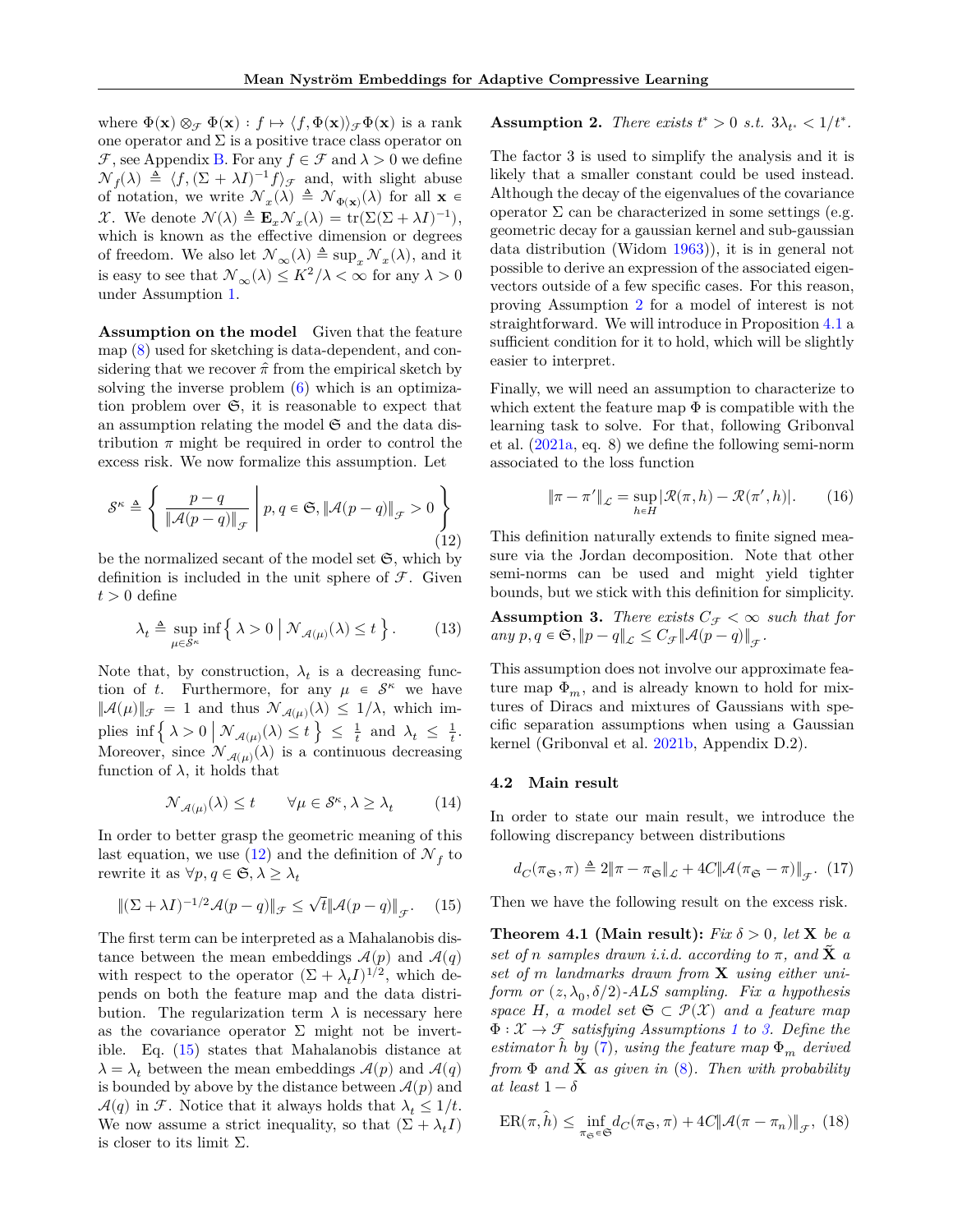*where*  $C \triangleq C_{\mathcal{F}} (1-3\lambda t)^{-1/2}$  *and for any*  $t, \lambda$  *satisfying* 

<span id="page-6-2"></span>
$$
\lambda \ge \lambda_t, \qquad (19a) \qquad 3\lambda t < 1, \qquad (19b)
$$

*and provided that, depending on the setting:*

• *for uniform sampling*

<span id="page-6-4"></span>
$$
m \geq \max(67,5 \mathcal{N}_\infty(\lambda))\log\frac{4K^2}{\lambda\delta}. \quad \quad (20)
$$

• *for ALS sampling*

$$
m \ge \max(334, 78z^2 \mathcal{N}(\lambda)) \log \frac{16n}{\delta} \qquad (21a)
$$

$$
n \ge 1655K^2 + 233K^2 \log(4K^2/\delta) \tag{21b}
$$

$$
\max\left(\lambda_0, \frac{19K^2}{n}\log\left(\frac{4n}{\delta}\right)\right) \le \lambda \le \|\Sigma\|_{\mathcal{L}(\mathcal{F})}.\tag{21c}
$$

Assumption [2](#page-5-3) implies that there exists at least one pair  $(t^*, \lambda_{t^*})$  satisfying Eqs. [\(19a\)](#page-6-2) and [\(19b\)](#page-6-3) (i.e. choosing  $t = t^*, \lambda = \lambda_t = \lambda_{t^*}$ . According to [\(20\)](#page-6-4), the sketch size *m* decreases for uniform sampling with  $\lambda_t$  as it is of order  $\mathcal{N}_{\infty}(\lambda_t) \log(1/\lambda_t)$ , thus in order to find a good tradeoff between minimizing  $m$  and the constant  $C_{\mathcal{F}}/\sqrt{1-3\lambda t}$  in the bound one should choose  $\lambda > \lambda_{t^*}$ and  $t \neq t^*$ . Note that, when using approximate leverage scores sampling, the sketch size grows with  $\lambda$  only in  $\mathcal{N}(\lambda)$ , by opposition to  $\mathcal{N}_{\infty}(\lambda)$  log( $1/\lambda$ ) for uniform sampling. The first term in the bound [\(18\)](#page-5-5) can be interpreted as a bias term, and we refer the reader to Gribonval et al.  $(2021a, Sec. 3.3)$  for a finer control of this term at least in the clustering setting. The second term can be controlled using a concentration inequality in  $\mathcal F$  as we assumed the data to be sampled i.i.d. according to the data distribution  $\pi$ .

We now provide a sufficient condition such that As-sumption [2](#page-5-3) holds true. Recall that  $\Sigma$  is a trace-class positive operator, hence by the Hilbert-Schmidt theorem there exists a base  $(e_{\ell})_{\ell}$  of  $\mathcal F$  and a positive  $\ell_1$ -sequence  $(\sigma_{\ell})_{\ell}$  such that  $\forall l, \Sigma e_{\ell} = \sigma_{\ell} e_{\ell}$ . Without loss of generality, we assume  $(\sigma_{\ell})_{\ell}$  to be decreasing, and we have  $\sigma_{\ell} \to 0$  as  $l \to \infty$ . We denote  $\mathcal{I} = \{i \in \mathbb{N} \mid \sigma_i > 0\}$ , which can be finite or only countable.

<span id="page-6-1"></span>**Proposition 4.1:** *Assume there exist*  $s \in ]0, 1/2[$  *and a constant*  $\gamma_s > 0$  *such that* 

$$
\forall \mu \in \mathcal{S}^{\kappa}, \mathcal{A}(\mu) \in \Sigma^s \mathcal{F}
$$
 (22a)

$$
and \quad \sup_{\mu \in \mathcal{S}^{\kappa}} \sum_{\ell \in \mathcal{I}} \frac{\langle \mathcal{A}(\mu), e_{\ell} \rangle_{\mathcal{F}}^2}{\sigma_{\ell}^{2s}} \le \gamma_s. \tag{22b}
$$

*Choose*  $t > (3^{1-2s}\gamma_s)^{1/(2s)}$  *and define*  $\lambda = (\frac{\gamma_s}{t})^{\frac{1}{1-2s}}$ .

<span id="page-6-3"></span>*Then Eqs.* [\(19a\)](#page-6-2) *and* [\(19b\)](#page-6-3) *are satisfied and the*  $constant$  *in Theorem [4.1](#page-5-6) reads*  $C = C_{\mathcal{F}}(1 3\gamma_s^{\frac{1}{1-2s}}t^{\frac{2s}{1-2s}})^{-1/2}.$ 

Note that  $(22b)$  is akin to the source conditions used in the literature on inverse problems (Engl et al. [2000\)](#page-9-10).

#### <span id="page-6-0"></span>**4.3 Idea of the proof**

Our goal is to control the excess risk  $(1)$  of the hypothesis h recovered from the sketch via a solution  $\hat{\pi} \in \mathfrak{S}$  of the inverse problem [\(6\)](#page-2-0). Following previous works on compressive learning with random features (Gribonval et al. [2021a](#page-9-2)[,b\)](#page-9-6), our strategy will be to show that the sketching operator satisfies a lower restricted isometry property (LRIP), i.e. that there exists a constant  $C$ such that

<span id="page-6-7"></span>
$$
\forall p, q \in \mathfrak{S}, \|p - q\|_{\mathcal{L}} \le C \|\mathcal{A}_m(p - q)\|_2. \tag{23}
$$

<span id="page-6-10"></span>We will see in Proposition [4.2](#page-6-6) that  $(23)$  is a sufficient condition to control the excess risk of the recovered hypothesis. The motivation behind [\(23\)](#page-6-7) comes from the compressive sensing literature. If we model the learning operation as  $\hat{\pi} = \Delta(\mathcal{A}_m(\pi_n))$  for some "decoder" operator  $\Delta : \mathcal{F} \to \mathfrak{S}$ , and if we require  $\Delta$  to be stable in the sense that for any probability distribution  $\pi$  and noise  $\mathbf{e} \in \mathbb{R}^m$ ,  $\|\pi - \Delta(\mathcal{A}_m(\pi) + \mathbf{e})\|_{\mathcal{L}} \lesssim$  $d(\pi, \mathfrak{S}) + ||\mathbf{e}||_2$  for some measure  $d(\cdot, \mathfrak{S})$  of the distance to the model set, then it can be shown that the LRIP [\(23\)](#page-6-7) must hold with a finite constant; conversely if [\(23\)](#page-6-7) holds then the moment-matching decoder  $\Delta: s \mapsto \arg \min_{n \in \mathfrak{S}} ||\mathcal{A}_m(p) - s||_{\mathcal{F}}$  can be shown to be stable (Bourrier et al. [2014\)](#page-8-4).

We now characterize precisely how the excess risk can be controlled when the LRIP [\(23\)](#page-6-7) holds. This result is adapted from Bourrier et al. [\(2014,](#page-8-4) Theorems 7&4).

<span id="page-6-6"></span>**Proposition 4.2:** *Assume that the LRIP* [\(23\)](#page-6-7) *holds with constant*  $C < \infty$ *. Then* 

$$
\mathrm{ER}(\pi,\hat{h}) \leq \inf_{\pi_\mathfrak{S}\in\mathfrak{S}} d_C(\pi_\mathfrak{S},\pi) + 4C\|\mathcal{A}(\pi-\pi_n)\|_{\mathcal{F}}.
$$

**Strategy to prove the LRIP** Our main result will be a direct consequence of Proposition [4.2,](#page-6-6) but it remains to prove that the LRIP [\(23\)](#page-6-7) holds. One way to do so is to find constants  $C_{\mathcal{F}}$ ,  $C_{\mathbf{a}}$  such that the two following properties hold independently:

<span id="page-6-11"></span><span id="page-6-8"></span>
$$
\forall p, q \in \mathfrak{S}, \|p - q\|_{\mathcal{L}} \le C_{\mathcal{F}} \|\mathcal{A}(p - q)\|_{\mathcal{F}} \tag{24}
$$

<span id="page-6-9"></span>
$$
\forall p, q \in \mathfrak{S}, \|\mathcal{A}(p-q)\|_{\mathcal{F}} \le C_{\mathbf{a}} \|\mathcal{A}_m(p-q)\|_2. \tag{25}
$$

<span id="page-6-5"></span>Here the first equation characterizes how the (pseudo)metric induced by the chosen kernel is com-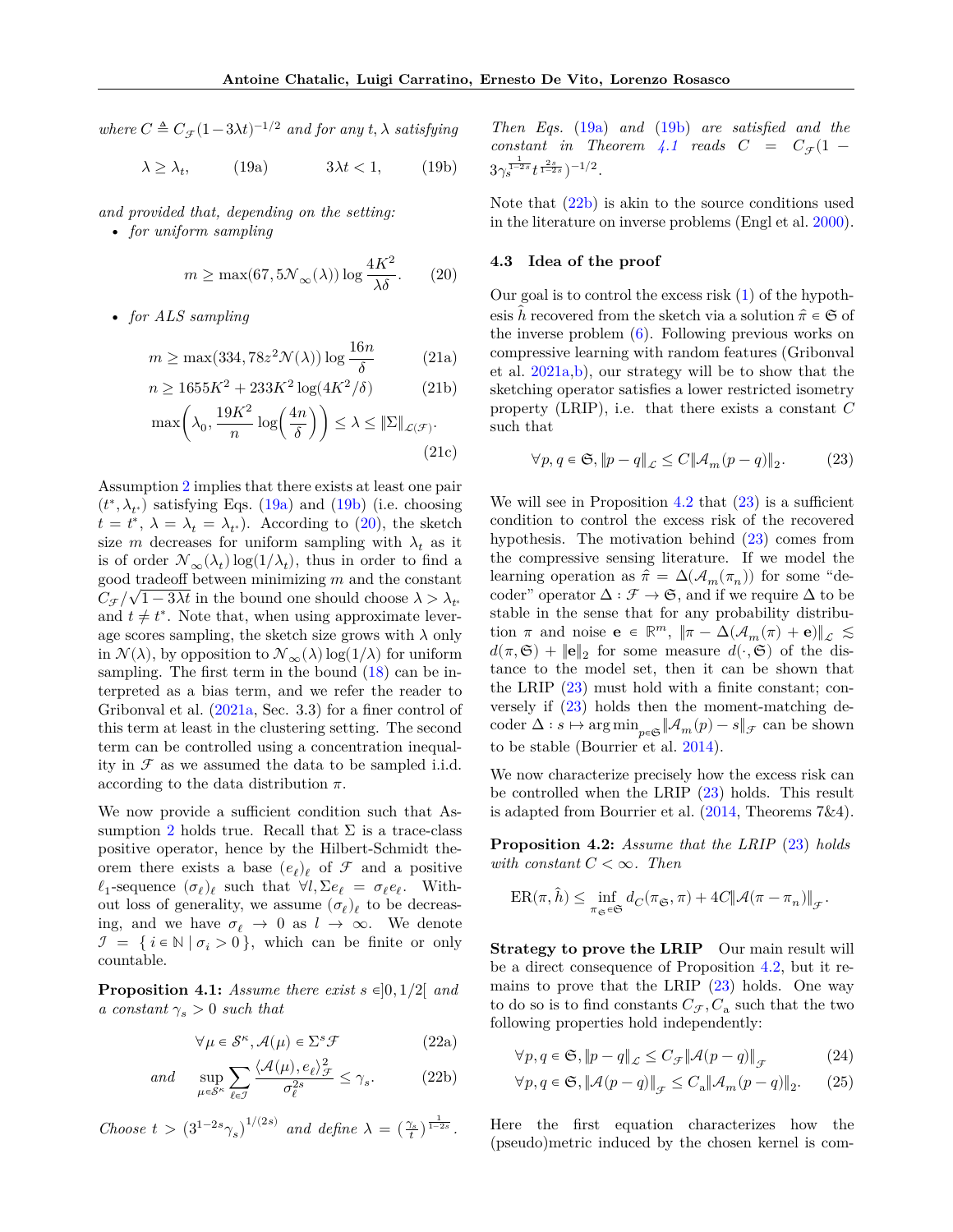

<span id="page-7-3"></span>Figure 1: Median and standard deviation of the risk for 4 datasets for k-means clustering (top) and Gaussian modeling (bottom). For BLESS, the sketch size is randomized as well and each point corresponds to a single value of the parameter  $\lambda$ . See Appendix [E](#page-18-0) for kernel parameters. We use  $k = 10$  unless otherwise specified.

patible with the one induced by the loss. This equation is independent of the choice of the landmarks and already known to hold in our setting, which is why it is covered by Assumption [3.](#page-5-4) The second equation characterizes how the metric  $\left\Vert \mathcal{A}(\cdot)\right\Vert _{\mathcal{F}}$  is approximated by its projected variant  $||P_m\mathcal{A}(\cdot)||_{\mathcal{F}}$  for distributions in the model  $\mathfrak{S}$ , and we prove in Appendix [C](#page-14-0) that it holds with high probability on the draw of the landmarks  $\bf{X}$ . Our proof differs from the the strategy followed in Gribonval et al. [\(2021b\)](#page-9-6): while the latter proves a pointwise result (for  $p, q \in \mathfrak{S}$  fixed) which is extended to the whole model set using covering arguments, we use instead a result from Rudi et al. [\(2015\)](#page-9-11) which controls the interaction of the regularized covariance operator with the projection  $P_m$ . As a consequence we avoid the use of covering numbers, although some kind of uniformity is still induced by Assumption [2](#page-5-3) as  $\lambda_t$  is defined as a supremum over the secant set in [\(13\)](#page-5-7).

**Non-uniform LRIPs** Eqs. [\(24\)](#page-6-8) and [\(25\)](#page-6-9) are formulated as a uniform result for  $p, q \in \mathfrak{S}$ , but the excess risk can still be controlled using a weaker "nonuniform" result (Keriven et al. [2018,](#page-9-12) Theorem 2), i.e. showing that the corresponding inequalities hold for  $p$ fixed and uniformly for  $q \in \mathfrak{S}$ . Although this might seem more natural here as the feature map is datadependent, it did not allow us to derive better bounds.

## <span id="page-7-0"></span>**5 EMPIRICAL RESULTS**

We now compare the performance of compressive learning with Nyström and random features sketches. The Nyström centers are sampled uniformly, according to ALS using BLESS, and according to the greedy iterative procedure described in Section [3.2.](#page-3-3) We perform both k-means clustering and Gaussian modeling experiments, and learning from the sketch is always performed using the CL-OMPR greedy heuristic (Keriven et al. [2017a,](#page-9-3)[b\)](#page-9-4). For this purpose we use the Julia CompressiveLearning package<sup>[1](#page-7-1)</sup>, to which we added the support of Nyström features. The source code to re-produce the experiments can be found online<sup>[2](#page-7-2)</sup>, and is also provided as supplementary material. We perform experiments on synthetic data drawn according to a Gaussian mixture, and on real datasets consisting in vectorial features extracted from the FMA (Defferrard et al.  $(2016)$ ,  $d=20$  MFCC features), MNIST (LeCun et al. [\(1998\)](#page-9-14),  $d = 10$ ) and CIFAR10 (Krizhevsky [\(2009\)](#page-9-15),  $d = 50$ ) datasets. We provide more details on data generation and features extraction in Appendix [E.](#page-18-0) We use a Gaussian kernel  $\kappa(\mathbf{x}, \mathbf{y}) = \exp(-\|\mathbf{x} - \mathbf{y}\|^2 / (2\sigma^2))$ whose bandwidth  $\sigma$  is manually chosen, and use  $k = 10$ unless otherwise specified. In Figure [1](#page-7-3) we report the

<span id="page-7-1"></span><sup>1</sup>[https://gitlab.com/CompressiveLearning/](https://gitlab.com/CompressiveLearning/CompressiveLearning.jl)

<span id="page-7-2"></span>[CompressiveLearning.jl](https://gitlab.com/CompressiveLearning/CompressiveLearning.jl)<br><sup>2</sup>See https://gitl [https://gitlab.com/CompressiveLearning/](https://gitlab.com/CompressiveLearning/mean-nystroem-embeddings-for-adaptive-compressive-learning-source-code-aistats-2022) [mean-nystroem-embeddings-for-adaptive](https://gitlab.com/CompressiveLearning/mean-nystroem-embeddings-for-adaptive-compressive-learning-source-code-aistats-2022)[compressive-learning-source-code-aistats-2022](https://gitlab.com/CompressiveLearning/mean-nystroem-embeddings-for-adaptive-compressive-learning-source-code-aistats-2022)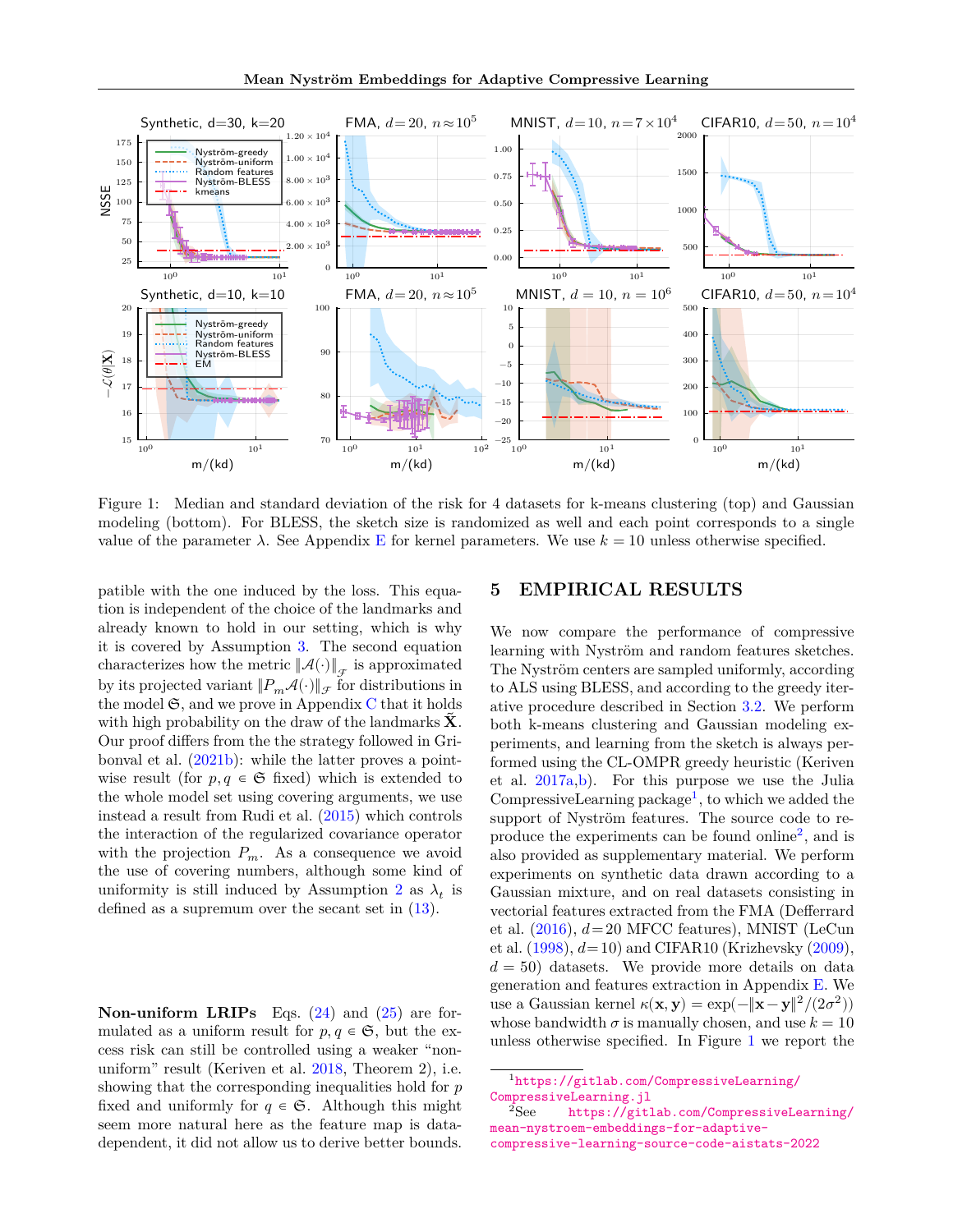

<span id="page-8-5"></span>Figure 2: Median minus loglikelihood on a synthetic dataset  $(k = 20, d = 30)$  vs the sketch size (normalized by  $p = 2kd$  and  $\sigma^2$ . Vertical lines correspond to the variances yielding the best results for each setting.

risk as a function of the sketch size for both  $k$ -means clustering and Gaussian modeling. For clustering, the Nyström approximation consistently achieves lower error and standard deviation compared to random features, especially when using a small numbers of Nyström features. There does not seem to be a consistently better sampling strategy of the Nyström points. For Gaussian modeling, the Nyström approximation outperforms random features in terms of both median and standard deviation on the first two datasets. For MNIST, Nyström with uniform sampling has a very large standard deviation, but the greedy sampling strategy yields better results than random features (both in median and standard deviation). For CIFAR, Nyström seems to be on par with random features: uniform sampling yields a lower median error but a larger standard deviation. In Figure [2](#page-8-5) we see the minus log-likelihood  $-\mathcal{L}(\theta|\mathbf{X})$  as a function of both the sketch size  $m$  and the kernel variance  $\sigma$ . It can be seen how the range of kernel variances yielding good results is wider for Nyström than for random features.

## **6 CONCLUSION AND PERSPECTIVES**

We have introduced a new data-dependent sketch based on the Nyström method, and shown empirically that compressive k-means clustering and compressive Gaussian modeling can be performed using such sketches with much smaller sketch sizes than in previous works using random features. From a theoretical perspective, we provide a generic bound on the excess risk provided that the parametric model used to learn from the sketch is compatible with the data distribution and the feature map; we provide a sufficient condition for this to hold. It will be interesting in future works to prove that this condition holds in specific settings.

## **Acknowledgments**

The authors would like to thank Rémi Gribonval for helpful comments and discussions. Ernesto De Vito is a member of GNAMPA of JNdAM. Lorenzo Rosasco acknowledges the financial support of the European Research Council (grant SLING 819789), the AFOSR projects FA9550-18-1-7009, FA9550-17-1- 0390 and BAA-AFRL-AFOSR-2016-0007 (European Office of Aerospace Research and Development), the EU H2020-MSCA-RISE project NoMADS - DLV-777826, and the Center for Brains, Minds and Machines (CBMM), funded by NSF STC award CCF-1231216.

## **References**

- <span id="page-8-2"></span>Alaoui, Ahmed and Michael W. Mahoney (2015). "Fast Randomized Kernel Ridge Regression with Statistical Guarantees." In: *Advances in Neural Information Processing Systems*, pp. 775–783. URL: [https : / / papers . nips . cc / paper / 2015 / hash /](https://papers.nips.cc/paper/2015/hash/f3f27a324736617f20abbf2ffd806f6d-Abstract.html) [f3f27a324736617f20abbf2ffd806f6d - Abstract .](https://papers.nips.cc/paper/2015/hash/f3f27a324736617f20abbf2ffd806f6d-Abstract.html) [html](https://papers.nips.cc/paper/2015/hash/f3f27a324736617f20abbf2ffd806f6d-Abstract.html).
- <span id="page-8-4"></span>Bourrier, Anthony, Mike E. Davies, Tomer Peleg, Patrick Pérez, and Rémi Gribonval (Dec. 2014). "Fundamental Performance Limits for Ideal Decoders in High-Dimensional Linear Inverse Problems." In: *IEEE Transactions on Information Theory* 60.12, pp. 7928-7946. ISSN: 0018-9448. DOI: [10.](https://doi.org/10.1109/TIT.2014.2364403) [1109/TIT.2014.2364403](https://doi.org/10.1109/TIT.2014.2364403).
- <span id="page-8-0"></span>Bourrier, Anthony, Rémi Gribonval, and Patrick Pérez (2013). "Compressive Gaussian Mixture Estimation." In: ICASSP-38th International Conference on Acoustics, Speech, and Signal Processing, pp. 6024– 6028. doi: [10.1109/ICASSP.2013.6638821](https://doi.org/10.1109/ICASSP.2013.6638821). url: [https : / / ieeexplore . ieee . org / document /](https://ieeexplore.ieee.org/document/6638821) [6638821](https://ieeexplore.ieee.org/document/6638821).
- <span id="page-8-1"></span>Byrne, Evan, Antoine Chatalic, Rémi Gribonval, and Philip Schniter (Sept. 2019). "Sketched Clustering via Hybrid Approximate Message Passing." In: *IEEE Transactions on Signal Processing* 67.17, pp. 4556-4569. doi: [10.1109/TSP.2019.2924585](https://doi.org/10.1109/TSP.2019.2924585).
- <span id="page-8-3"></span>Carratino, Luigi, Stefano Vigogna, Daniele Calandriello, and Lorenzo Rosasco (June 23, 2021). "ParK: Sound and Efficient Kernel Ridge Regression by Feature Space Partitions." In: *Advances in Neural Information Processing Systems 34 Pre-Proceedings*. NeurIPS 2021. arXiv: [2106 . 12231](https://arxiv.org/abs/2106.12231). url: [https :](https://proceedings.neurips.cc/paper/2021/hash/32b9e74c8f60958158eba8d1fa372971-Abstract.html) [//proceedings.neurips.cc/paper/2021/hash/](https://proceedings.neurips.cc/paper/2021/hash/32b9e74c8f60958158eba8d1fa372971-Abstract.html) [32b9e74c8f60958158eba8d1fa372971 - Abstract .](https://proceedings.neurips.cc/paper/2021/hash/32b9e74c8f60958158eba8d1fa372971-Abstract.html) [html](https://proceedings.neurips.cc/paper/2021/hash/32b9e74c8f60958158eba8d1fa372971-Abstract.html).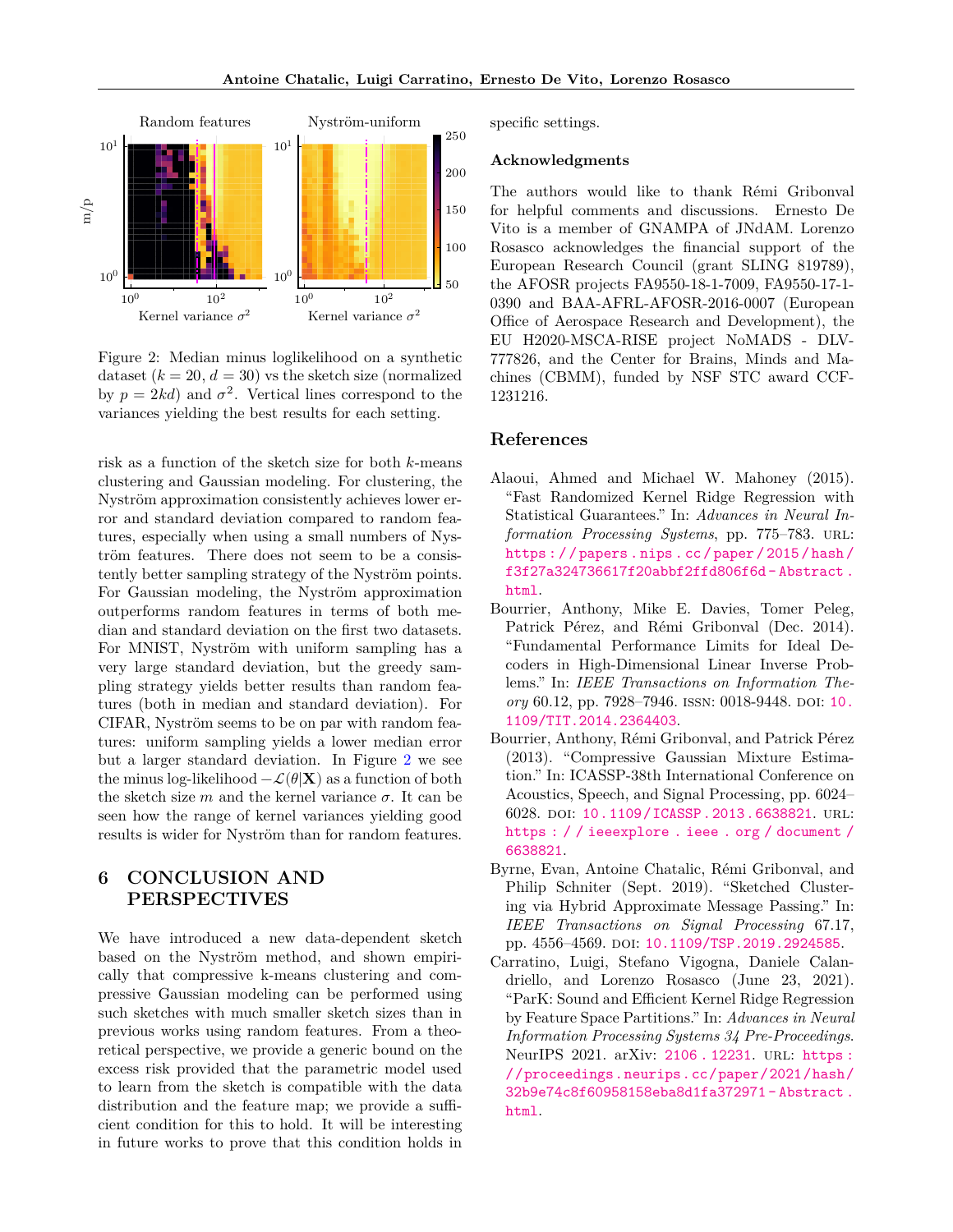- <span id="page-9-7"></span>Chatalic, Antoine, Vincent Schellekens, Florimond Houssiau, Yves-Alexandre De Montjoye, Laurent Jacques, and Rémi Gribonval (May 15, 2021). "Compressive Learning with Privacy Guarantees." In: *Information and Inference: A Journal of the IMA* (iaab005). ISSN: 2049-8772. DOI: [10.1093/imaiai/](https://doi.org/10.1093/imaiai/iaab005) [iaab005](https://doi.org/10.1093/imaiai/iaab005). URL: https :  $//$  hal . inria . fr  $/h$ al -[02496896v2/document](https://hal.inria.fr/hal-02496896v2/document).
- <span id="page-9-9"></span>Chen, Laming, Guoxin Zhang, and Eric Zhou (2018). "Fast Greedy MAP Inference for Determinantal Point Process to Improve Recommendation Diversity." In: *Advances in Neural Information Processing Systems* 31, pp. 5627–5638. url: [https : / /](https://proceedings.neurips.cc/paper/2018/hash/dbbf603ff0e99629dda5d75b6f75f966-Abstract.html) [proceedings . neurips . cc / paper / 2018 / hash /](https://proceedings.neurips.cc/paper/2018/hash/dbbf603ff0e99629dda5d75b6f75f966-Abstract.html) [dbbf603ff0e99629dda5d75b6f75f966 - Abstract .](https://proceedings.neurips.cc/paper/2018/hash/dbbf603ff0e99629dda5d75b6f75f966-Abstract.html) [html](https://proceedings.neurips.cc/paper/2018/hash/dbbf603ff0e99629dda5d75b6f75f966-Abstract.html).
- <span id="page-9-17"></span>De Vito, Ernesto, Lorenzo Rosasco, and Alessandro Toigo (Sept. 1, 2014). "Learning Sets with Separating Kernels." In: *Applied and Computational Harmonic Analysis* 37.2, pp. 185–217. issn: 1063-5203. doi: [10.1016/j.acha.2013.11.003](https://doi.org/10.1016/j.acha.2013.11.003). url: [https:](https://www.sciencedirect.com/science/article/pii/S1063520313001085) [/ / www . sciencedirect . com / science / article /](https://www.sciencedirect.com/science/article/pii/S1063520313001085) [pii/S1063520313001085](https://www.sciencedirect.com/science/article/pii/S1063520313001085).
- <span id="page-9-13"></span>Defferrard, Michaël, Kirell Benzi, Pierre Vandergheynst, and Xavier Bresson (2016). "FMA: A Dataset for Music Analysis." In: *ISMIR*. arXiv: [1612.01840](https://arxiv.org/abs/1612.01840). url: [https://archives.ismir.net/](https://archives.ismir.net/ismir2017/paper/000075.pdf) [ismir2017/paper/000075.pdf](https://archives.ismir.net/ismir2017/paper/000075.pdf).
- <span id="page-9-10"></span>Engl, Heinz Werner, Martin Hanke, and A. Neubauer (2000). *Regularization of Inverse Problems*. Mathematics and Its Applications. Springer Netherlands. isbn: 978-0-7923-4157-4. url: [https : / / www .](https://www.springer.com/gp/book/9780792341574) [springer.com/gp/book/9780792341574](https://www.springer.com/gp/book/9780792341574).
- <span id="page-9-0"></span>Feldman, Dan (2020). "Core-Sets: An Updated Survey." In: *WIREs Data Mining and Knowledge Discovery* 10.1, e1335. ISSN: 1942-4795. DOI: [10.1002/](https://doi.org/10.1002/widm.1335) [widm.1335](https://doi.org/10.1002/widm.1335). url: [https://onlinelibrary.wiley.](https://onlinelibrary.wiley.com/doi/abs/10.1002/widm.1335) [com/doi/abs/10.1002/widm.1335](https://onlinelibrary.wiley.com/doi/abs/10.1002/widm.1335).
- <span id="page-9-2"></span>Gribonval, Rémi, Gilles Blanchard, Nicolas Keriven, and Yann Traonmilin (Aug. 20, 2021a). "Compressive Statistical Learning with Random Feature Moments." In: *Mathematical Statistics and Learning* 3.2, pp. 113–164. issn: 2520-2316. doi: [10 . 4171 /](https://doi.org/10.4171/MSL/20) [MSL / 20](https://doi.org/10.4171/MSL/20). URL: https : / / www.ems-ph.org / [journals / show \\_ abstract . php ? issn = 2520 -](https://www.ems-ph.org/journals/show_abstract.php?issn=2520-2316&vol=3&iss=2&rank=1) [2316&vol=3&iss=2&rank=1](https://www.ems-ph.org/journals/show_abstract.php?issn=2520-2316&vol=3&iss=2&rank=1).
- <span id="page-9-6"></span>– (Aug. 20, 2021b). "Statistical Learning Guarantees for Compressive Clustering and Compressive Mixture Modeling." In: *Mathematical Statistics and Learning* 3.2, pp. 165–257. ISSN: 2520-2316. DOI: [10 . 4171 / msl / 21](https://doi.org/10.4171/msl/21). url: [https : / / ems . press /](https://ems.press/journals/msl/articles/2365523) [journals/msl/articles/2365523](https://ems.press/journals/msl/articles/2365523).
- <span id="page-9-18"></span>He, Kaiming, Xiangyu Zhang, Shaoqing Ren, and Jian Sun (2016a). "Deep residual learning for image recognition." In: *Proceedings of the IEEE conference*

*on computer vision and pattern recognition*, pp. 770– 778.

- <span id="page-9-19"></span>– (2016b). "Identity mappings in deep residual networks." In: *European conference on computer vision*. Springer, pp. 630–645.
- <span id="page-9-3"></span>Keriven, Nicolas, Anthony Bourrier, Rémi Gribonval, and Patrick Pérez (2017a). "Sketching for Large-Scale Learning of Mixture Models." In: *Information and Inference: A Journal of the IMA* 7.3, pp. 447– 508. doi: [10.1093/imaiai/iax015](https://doi.org/10.1093/imaiai/iax015). url: [https:](https://hal.archives-ouvertes.fr/hal-01329195) [//hal.archives-ouvertes.fr/hal-01329195](https://hal.archives-ouvertes.fr/hal-01329195).
- <span id="page-9-12"></span>Keriven, Nicolas and Rémi Gribonval (2018). "Instance Optimal Decoding and the Restricted Isometry Property." In: *Journal of Physics: Conference Series*. Vol. 1131. IOP Publishing, p. 012002. url: [https : / / hal . inria . fr / hal - 01718411v2 /](https://hal.inria.fr/hal-01718411v2/document) [document](https://hal.inria.fr/hal-01718411v2/document).
- <span id="page-9-4"></span>Keriven, Nicolas, Nicolas Tremblay, Yann Traonmilin, and Rémi Gribonval (Mar. 5, 2017b). "Compressive K-means." In: International Conference on Acoustics, Speech and Signal Processing (ICASSP). URL: <https://hal.inria.fr/hal-01386077/document>.
- <span id="page-9-15"></span>Krizhevsky, Alex (2009). "Learning Multiple Layers of Features from Tiny Images." In.
- <span id="page-9-14"></span>LeCun, Yann, Léon Bottou, Yoshua Bengio, and Patrick Haffner (1998). "Gradient-Based Learning Applied to Document Recognition." In: *Proceedings of the IEEE* 86.11, pp. 2278–2324. url: [http :](http://ieeexplore.ieee.org/abstract/document/726791/) [/ / ieeexplore . ieee . org / abstract / document /](http://ieeexplore.ieee.org/abstract/document/726791/) [726791/](http://ieeexplore.ieee.org/abstract/document/726791/).
- <span id="page-9-5"></span>Muandet, Krikamol, Kenji Fukumizu, Bharath Sriperumbudur, and Bernhard Schölkopf (2017). "Kernel Mean Embedding of Distributions: A Review and Beyond." In: *Foundations and Trends® in Machine Learning* 10.1-2, pp. 1–141. DOI: 10. 1561 / [2200000060](https://doi.org/10.1561/2200000060).
- <span id="page-9-16"></span>Petersen, Kaare Brandt and Michael Syskind Pedersen (2012). "The Matrix Cookbook." In.
- <span id="page-9-1"></span>Rahimi, Ali and Benjamin Recht (2008). "Random Features for Large-Scale Kernel Machines." In: *Advances in Neural Information Processing Systems*, pp. 1177–1184. url: [http : / / papers . nips . cc /](http://papers.nips.cc/paper/3182-random-features-for-large-scale-kernel-machines.pdf) [paper / 3182 - random - features - for - large](http://papers.nips.cc/paper/3182-random-features-for-large-scale-kernel-machines.pdf)  [scale-kernel-machines.pdf](http://papers.nips.cc/paper/3182-random-features-for-large-scale-kernel-machines.pdf).
- <span id="page-9-8"></span>Rudi, Alessandro, Daniele Calandriello, Luigi Carratino, and Lorenzo Rosasco (2018). "On Fast Leverage Score Sampling and Optimal Learning." In: *Advances in Neural Information Processing Systems*, pp. 5672–5682. url: [https://dl.acm.org/doi/](https://dl.acm.org/doi/10.5555/3327345.3327470) [10.5555/3327345.3327470](https://dl.acm.org/doi/10.5555/3327345.3327470).
- <span id="page-9-11"></span>Rudi, Alessandro, Raffaello Camoriano, and Lorenzo Rosasco (2015). "Less Is More: Nyström Computational Regularization." In: *Proceedings of the 28th International Conference on Neural Information Processing Systems - Volume 1*. NIPS'15. Cam-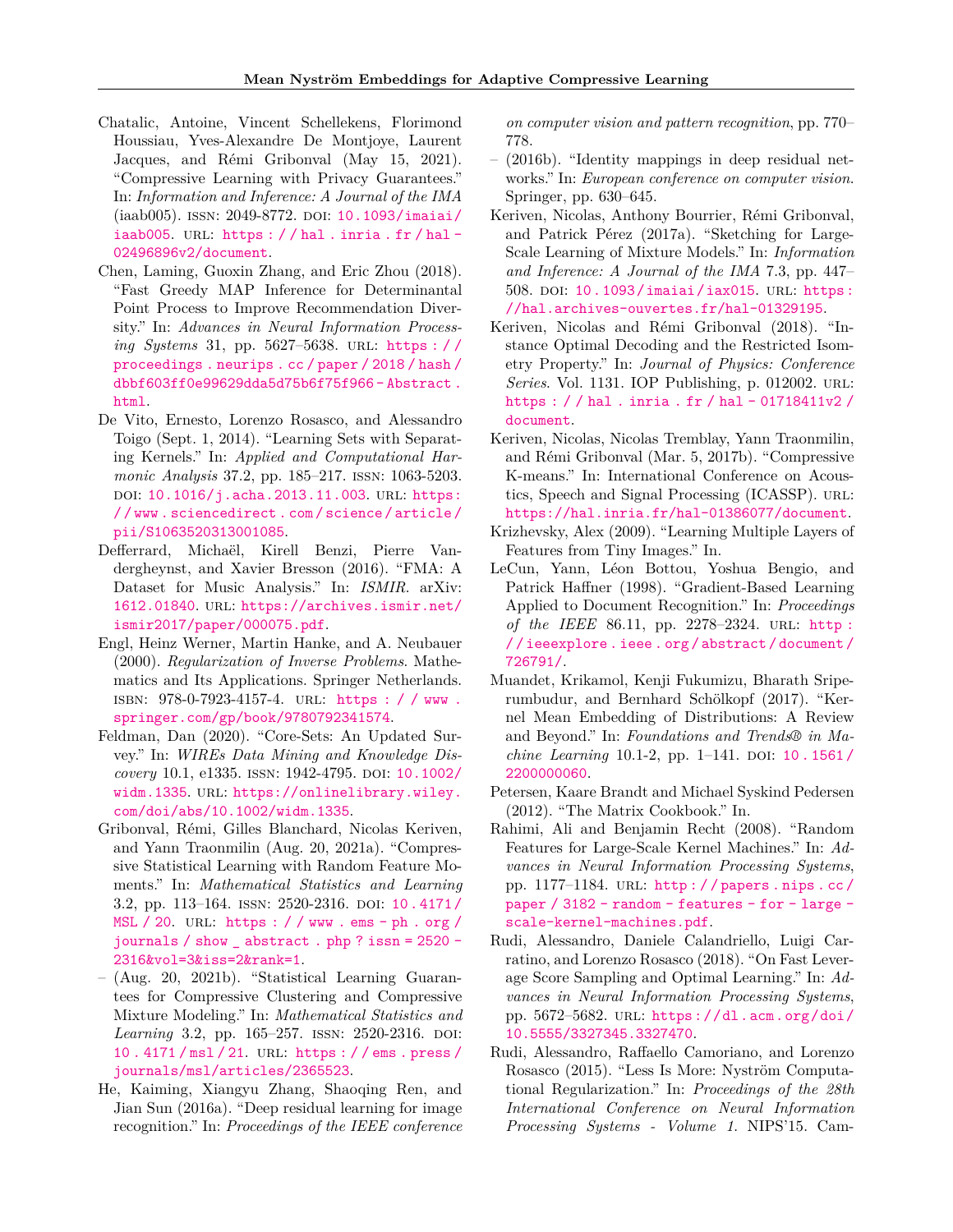bridge, MA, USA: MIT Press, pp. 1657–1665. url: [https : / / papers . nips . cc / paper / 2015 / hash /](https://papers.nips.cc/paper/2015/hash/03e0704b5690a2dee1861dc3ad3316c9-Abstract.html) [03e0704b5690a2dee1861dc3ad3316c9 - Abstract .](https://papers.nips.cc/paper/2015/hash/03e0704b5690a2dee1861dc3ad3316c9-Abstract.html) [html](https://papers.nips.cc/paper/2015/hash/03e0704b5690a2dee1861dc3ad3316c9-Abstract.html).

- <span id="page-10-3"></span>Si, Si, Cho-Jui Hsieh, and Inderjit Dhillon (2016). "Computationally Efficient Nyström Approximation Using Fast Transforms." In: *International Conference on Machine Learning*. PMLR, pp. 2655–2663.
- <span id="page-10-1"></span>Sriperumbudur, Bharath K., Arthur Gretton, Kenji Fukumizu, Bernhard Schölkopf, and Gert R. G. Lanckriet (2010). "Hilbert Space Embeddings and Metrics on Probability Measures." In: *Journal of Machine Learning Research* 11 (Apr), pp. 1517– 1561. issn: ISSN 1533-7928. url: [http : / / www .](http://www.jmlr.org/papers/v11/sriperumbudur10a.html) [jmlr.org/papers/v11/sriperumbudur10a.html](http://www.jmlr.org/papers/v11/sriperumbudur10a.html).
- <span id="page-10-4"></span>Steinwart, Ingo and Andreas Christmann (2008). *Support Vector Machines*. Springer Science & Business Media. URL: [https://link.springer.com/book/](https://link.springer.com/book/10.1007/978-0-387-77242-4) [10.1007/978-0-387-77242-4](https://link.springer.com/book/10.1007/978-0-387-77242-4).
- <span id="page-10-0"></span>Teneva, Nedelina, Pramod Kaushik Mudrakarta, and Risi Kondor (May 9–11, 2016). "Multiresolution Matrix Compression." In: *Proceedings of the 19th International Conference on Artificial Intelligence and Statistics*. Ed. by Arthur Gretton and Christian C. Robert. Vol. 51. Proceedings of Machine Learning Research. Cadiz, Spain: PMLR, pp. 1441–1449. URL: https : // proceedings . mlr . press/v51/ [teneva16.html](https://proceedings.mlr.press/v51/teneva16.html).
- <span id="page-10-5"></span>Widom, Harold (1963). "Asymptotic Behavior of the Eigenvalues of Certain Integral Equations." In: *Transactions of the American Mathematical Society* 109.2, pp. 278–295.
- <span id="page-10-2"></span>Williams, Christopher KI and Matthias Seeger (2001). "Using the Nyström Method to Speed up Kernel Machines." In: *Advances in Neural Information Processing Systems*, pp. 682–688. url: [https : / / dl .](https://dl.acm.org/doi/10.5555/3008751.3008847) [acm.org/doi/10.5555/3008751.3008847](https://dl.acm.org/doi/10.5555/3008751.3008847).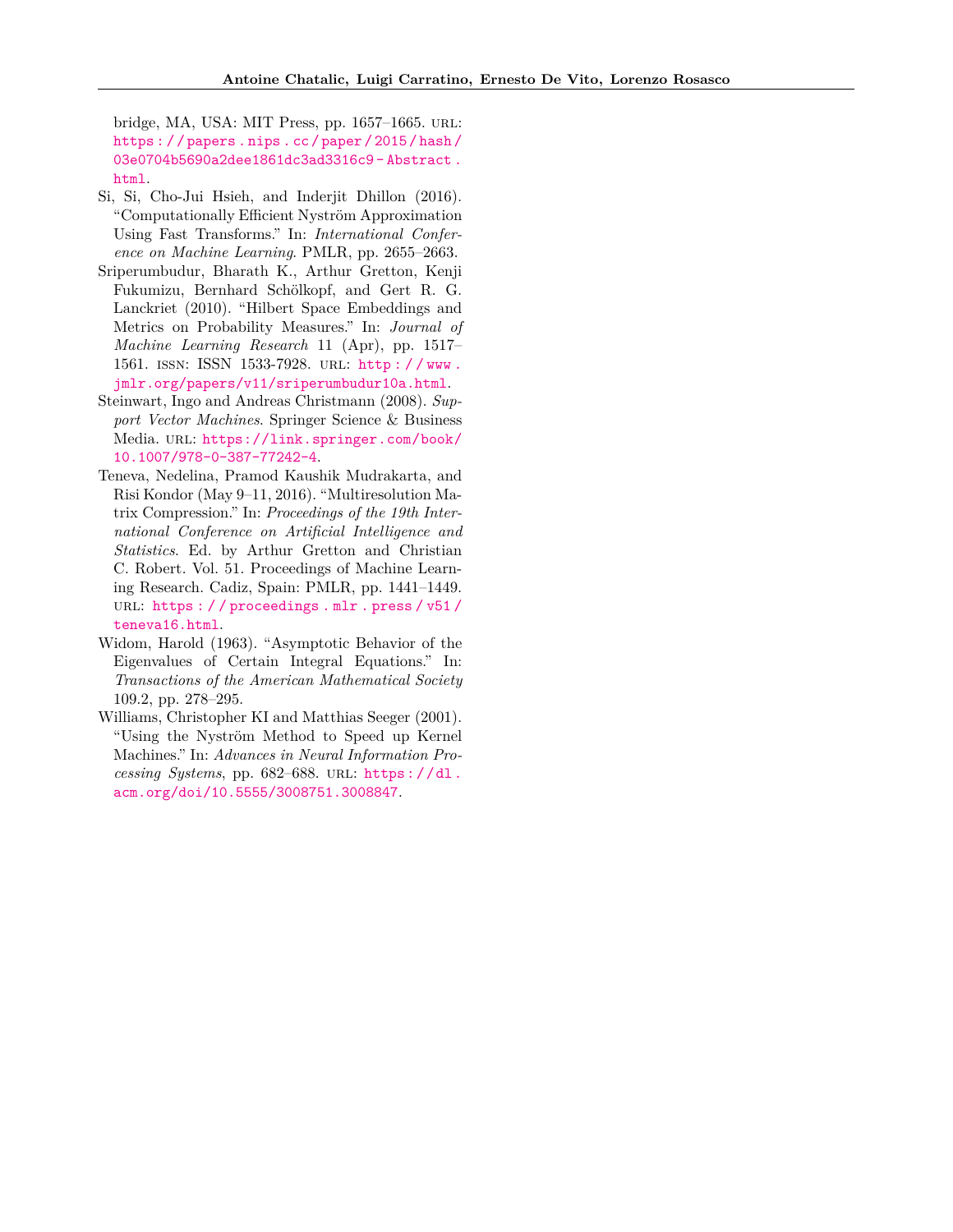# **Supplementary Material: Mean Nyström Embeddings for Adaptive Compressive Learning**

## <span id="page-11-0"></span>**A COMPUTING THE GRADIENTS**

## **A.1 Mean sketch of an atomic Dirac measure (Gaussian kernel)**

For an atomic dirac measure  $P_{\theta} = \delta_{\theta}$ , the computation is straightforward as

$$
\begin{aligned} \mathcal{A}_{m}(P_{\theta}) &= \Phi_{m}(\theta) \\ &= \mathbf{K}_{m}^{-1/2} \left[ \begin{array}{c} \kappa(\theta,\tilde{\mathbf{x}}_{1}) \\ \vdots \\ \kappa(\theta,\tilde{\mathbf{x}}_{m}) \end{array} \right] \end{aligned}
$$

**Jacobian** Denoting  $F(\theta, \tilde{\mathbf{x}}) = \mathbf{E}_{x \sim P_{\theta}} \kappa(x, \tilde{\mathbf{x}}) = \kappa(\theta, \tilde{\mathbf{x}}) = \exp\left(-\frac{\|\theta - \tilde{\mathbf{x}}\|^2}{2\sigma^2}\right)$ , we have

$$
\frac{\partial F(\theta, \tilde{\mathbf{x}})}{\partial \theta} = -\frac{1}{\sigma^2} (\theta - \tilde{\mathbf{x}}) F(\theta, \tilde{x})
$$
\n(26)

Denoting  $f: \theta \to [F(\theta, \tilde{\mathbf{x}}_1), ..., F(\theta, \tilde{\mathbf{x}}_m)]^T$  and  $z = \mathbf{K}_m^{-1/2}y$  for  $y \in \mathbb{R}^m$ , we have:

$$
(J_{\mathcal{A}_m}(\theta))^T y = \left[\frac{\partial F(\theta, \tilde{x}_1)}{\partial \theta}, \dots, \frac{\partial F(\theta, \tilde{x}_m)}{\partial \theta}\right] \mathbf{K}_m^{-1/2} y \tag{27}
$$

$$
= -\frac{1}{\sigma^2} [(\theta - \tilde{\mathbf{x}}_i) F(\theta, \tilde{\mathbf{x}}_i)]_{1 \le i \le m} z
$$
\n(28)

$$
= -\frac{1}{\sigma^2} \left[ f(\theta)^T z \theta - \tilde{\mathbf{X}} (z \odot f(\theta)) \right] \in \mathbb{R}^d \tag{29}
$$

#### **A.2 Mean sketch of an atomic Gaussian distribution with diagonal covariance (Gaussian kernel)**

Although we considered in Example [2](#page-1-3) Gaussian mixtures with a fixed known covariance matrix, we derive here more general rules for Gaussian mixtures with (learnable) diagonal covariance matrices.

Let  $F(\theta, \tilde{\mathbf{x}}) = k(P_{\theta}, \tilde{\mathbf{x}}) \triangleq \mathbf{E}_{\mathbf{x} \sim P_{\theta}} k(\mathbf{x}, \tilde{\mathbf{x}}).$  Let  $|\cdot|$  denote the determinant. We have:

$$
F(\theta = (\mu, \Gamma), \tilde{\mathbf{x}}) = E_{\mathbf{x} \sim \mathcal{N}(\mu, \Gamma)} k(\mathbf{x}, \tilde{\mathbf{x}})
$$
  
\n
$$
= \int N(\mathbf{x}; \mu, \Gamma) |2\pi \sigma^2 I|^{1/2} \mathcal{N}(\mathbf{x}; \tilde{\mathbf{x}}, \sigma^2 I) d\mathbf{x}
$$
  
\nPetersen et al. 2012, eq. (371)  
\n
$$
= |2\pi \sigma^2 I|^{\frac{1}{2}} \mathcal{N}(y; \tilde{\mathbf{x}}, \Gamma + \sigma^2 I)
$$
  
\n
$$
= |2\pi \sigma^2 I|^{\frac{1}{2}} \mathcal{N}(y; \tilde{\mathbf{x}}, \Gamma + \sigma^2 I)
$$
  
\n
$$
= \sigma^d \left( \prod_{i=1}^d \sigma_i^2 + \sigma^2 \right)^{-1/2} \exp(-\frac{1}{2}(\tilde{\mathbf{x}} - \mu)^T (\Gamma + \sigma^2 I)^{-1} (\tilde{\mathbf{x}} - \mu))
$$

As a consequence:

$$
\mathcal{A}_{m}(P_{\theta=(\mu,\Gamma)}) = \frac{\sigma^d}{\left(\prod_{i=1}^d \sigma_i^2 + \sigma^2\right)^{1/2}} K^{-1/2} \left[ \begin{array}{c} \exp(-\frac{1}{2}(\tilde{\mathbf{x}}_1 - \mu)^T (\mathbf{\Gamma} + \sigma^2 I)^{-1} (\tilde{\mathbf{x}}_1 - \mu)) \\ \vdots \\ \exp(-\frac{1}{2}(\tilde{\mathbf{x}}_m - \mu)^T (\mathbf{\Gamma} + \sigma^2 I)^{-1} (\tilde{\mathbf{x}}_m - \mu)) \end{array} \right] \tag{30}
$$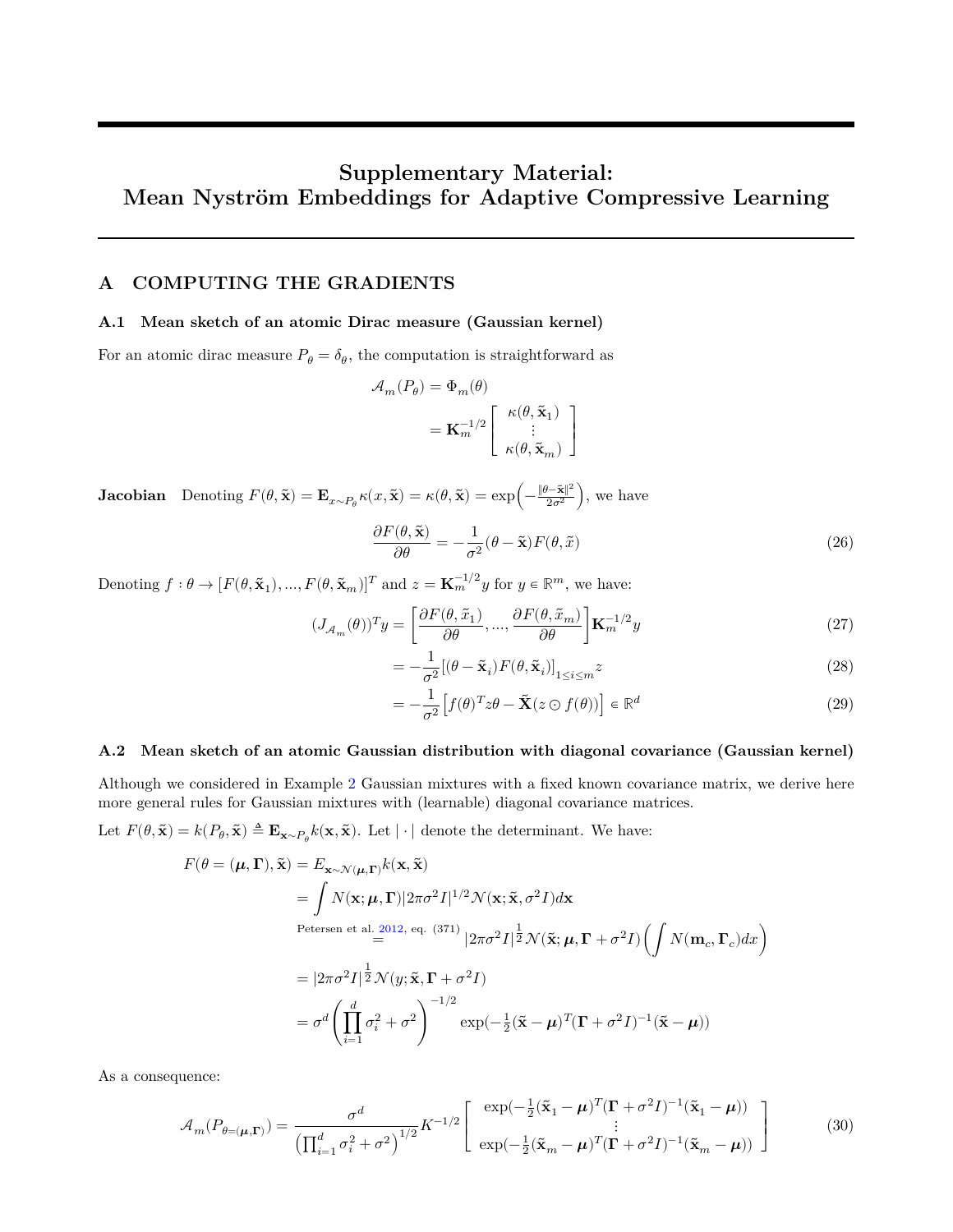**Jacobian** In the following, we use the notation  $J_{A_m} \triangleq J_{\theta \to A_m(P_\theta)}$ . Note that  $\mathcal{A}_m(P_\theta) = K^{-1/2} f(\theta)$  with  $f: \theta \to [F(\theta, \tilde{\mathbf{x}}_1), ..., F(\theta, \tilde{\mathbf{x}}_m)]^T$ , hence  $J_{\mathcal{A}_m}(\theta) = K^{-1/2} J_f(\theta)$ .

The gradient of F with respect to  $\mu$  and  $\Gamma$  (considered as a vector) is then:

$$
\begin{split} &\frac{\partial F(\theta,\tilde{\mathbf{x}})}{\partial\boldsymbol{\mu}}=-F(\theta,\tilde{\mathbf{x}})(\boldsymbol{\Gamma}+\sigma^2I)^{-1}(\boldsymbol{\mu}-\tilde{\mathbf{x}})\\ &\frac{\partial F(\theta,\tilde{\mathbf{x}})}{\partial\boldsymbol{\Gamma}}=\tfrac{1}{2}F(\theta,\tilde{\mathbf{x}})(\boldsymbol{\Gamma}+\sigma^2I)^{-1}((\boldsymbol{\Gamma}+\sigma^2I)^{-1}(\boldsymbol{\mu}-\tilde{\mathbf{x}})^{\odot2}-1), \end{split}
$$

where we use a ⊙ to denote pointwise multiplication.

Denote  $\Gamma_{v,\sigma}^{-1} \triangleq \text{vec}((\Gamma + \sigma^2 I)^{-1})$ , and decompose the jacobian of f in  $J_f = [J_f^{\mu}, J_f^{\Gamma}] \in \mathbb{R}^{m \times 2d}$ . For efficient computation, we need an expression for any vector  $y$  of:

$$
(J_f^{\mu})^T y = \left[\frac{\partial F(\theta, \tilde{\mathbf{x}}_1)}{\partial \mu}, ..., \frac{\partial F(\theta, \tilde{\mathbf{x}}_m)}{\partial \mu}\right] y
$$
(31)

$$
= -\left[F(\theta, \tilde{\mathbf{x}}_1)\Gamma_{v,\sigma}^{-1} \odot (\boldsymbol{\mu} - \tilde{\mathbf{x}}_1), ..., F(\theta, \tilde{\mathbf{x}}_1)\Gamma_{v,\sigma}^{-1} \odot (\boldsymbol{\mu} - \tilde{\mathbf{x}}_1)\right]y \tag{32}
$$

$$
= \Gamma_{v,\sigma}^{-1} \odot \left( [F(\theta, \tilde{\mathbf{x}}_1) \tilde{\mathbf{x}}_m, ..., F(\theta, \tilde{\mathbf{x}}_1) \tilde{\mathbf{x}}_m] y \right) - \Gamma_{v,\sigma}^{-1} \odot \boldsymbol{\mu} \left( \sum_i y_i F(\theta, \tilde{\mathbf{x}}_i) \right)
$$
(33)

$$
= \Gamma_{v,\sigma}^{-1} \odot \left( \tilde{\mathbf{X}}(y \odot f(\theta)) - \mu (\sum_{i} y_i F(\theta, \tilde{\mathbf{x}}_i)) \right)
$$
(34)

And with respect to  $\Gamma$ , we have:

$$
(J_f^{\mu})^T y = \left[\frac{\partial F(\theta, \tilde{\mathbf{x}}_1)}{\partial \mathbf{\Gamma}}, \dots, \frac{\partial F(\theta, \tilde{\mathbf{x}}_m)}{\partial \mathbf{\Gamma}}\right] y
$$
(35)

$$
= \frac{1}{2} \mathbf{\Gamma}_{v,\sigma}^{-1} \odot \left[ (-1 + \mathbf{\Gamma}_{v,\sigma}^{-1} \odot \boldsymbol{\mu}^{\odot 2}) + (\mathbf{\Gamma}_{v,\sigma}^{-1} \odot \tilde{\mathbf{x}}_i^{\odot 2} - 2 \mathbf{\Gamma}_{v,\sigma}^{-1} \odot \boldsymbol{\mu} \odot \tilde{\mathbf{x}}_i) \right]_{1 \le i \le m} (y \odot f(\theta)) \tag{36}
$$

$$
= \frac{1}{2} \mathbf{\Gamma}_{v,\sigma}^{-1} \odot \left( (-1 + \mathbf{\Gamma}_{v,\sigma}^{-1} \odot \boldsymbol{\mu}^{\odot 2}) (\sum_{i} (y \odot f(\theta))_{i}) + \mathbf{\Gamma}_{v,\sigma}^{-1} \odot (\tilde{X}^{\odot 2} - 2\boldsymbol{\mu} \odot \tilde{X}) (y \odot f(\theta)) \right) \tag{37}
$$

## <span id="page-12-0"></span>**B SKETCHING OPERATOR**

Fix a locally compact second countable topological space  $\mathcal X$  endowed with its Borel- $\sigma$  algebra  $\mathcal B$ . We set

- a)  $\mathcal{C}_0(\mathcal{X})$  be the Banach space of continuous functions  $f: \mathcal{X} \to \mathbb{R}$  going to zero at infinity, endowed with the sup norm  $||f||_{\infty}$ ;
- b)  $\mathcal{L}_b(\mathcal{X})$  be the Banach space of bounded Borel measurable functions  $f: \mathcal{X} \to \mathbb{R}$  endowed with the sup norm  $||f||_{\infty}$ ;
- c)  $\mathcal{M}(\mathcal{X})$  be the Banach space of finite signed measures on  $\mathcal{X}$  endowed the total variation norm  $\|\mu\|_{\text{TV}}$ ;
- d)  $\mathcal{M}(\mathcal{X})_+ \subset \mathcal{M}(\mathcal{X})$  be the cone of positive measures;
- e)  $\mathcal{P}(\mathcal{X}) \subset \mathcal{M}(\mathcal{X})_+$  be the convex subset  $\mathcal{M}(\mathcal{X})$  of probability measures on  $\mathcal{X}$ .

We recall the following standard facts.

i) given a signed measure  $\mu \in \mathcal{M}(\mathcal{X})$ , there exists a unique positive measure  $|\mu|$ , called the absolute value of  $\mu$  and a (almost unique) function  $\Delta_{\mu}: \mathcal{X} \to {\pm 1}$ , called the Radon-Nikodym derivative, such that

$$
\mu(E) = \int_E \Delta_{\mu}(x) d|\mu|(x) \qquad E \in \mathcal{B}
$$

and  $\|\mu\|_{\text{TV}} = |\mu|(\mathcal{X});$ 

ii) given a function  $\varphi$ , which is integrable with respect to  $|\mu|$ , the integral of f with respect to  $\mu$  is given by

$$
\int_{\mathcal{X}} \varphi(x) d\mu(x) = \int_{\mathcal{X}} \varphi(x) \Delta_{\mu}(x) d|\mu|(x),\tag{38}
$$

which is equivalent to the definition in terms of Hahn decomposition;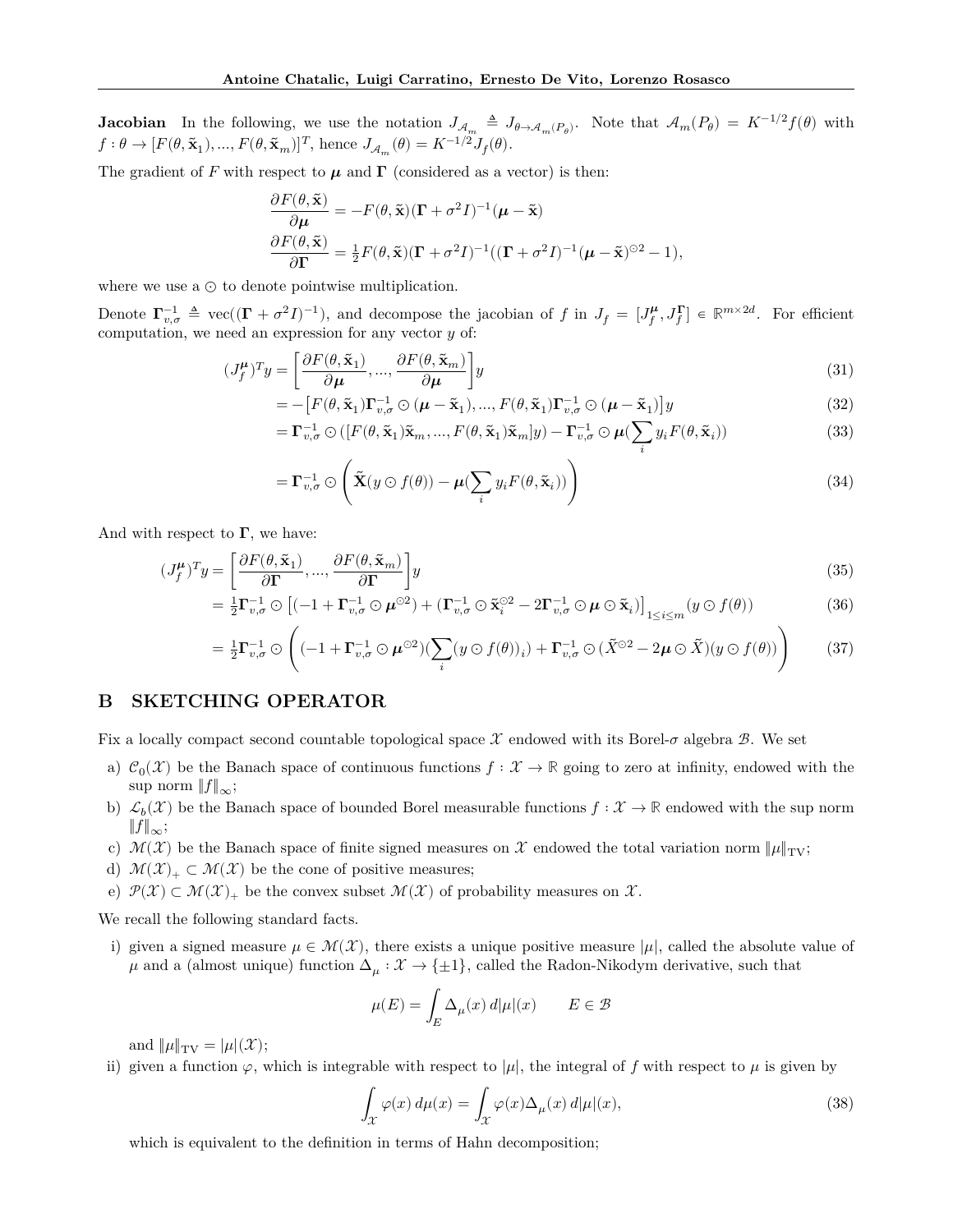iii)  $\mathcal{M}(\mathcal{X})$  can be identified, as a Banach space, with the dual  $\mathcal{C}_0(\mathcal{X})^*$  of  $\mathcal{C}_0(\mathcal{X})$  by the duality pairing

$$
\langle \mu, \varphi \rangle_{\mathcal{C}_0(\mathcal{X})} = \int_{\mathcal{X}} \varphi(x) \Delta_{\mu}(x) d|\mu|(x) \qquad \mu \in \mathcal{M}(\mathcal{X}), \ \varphi \in \mathcal{C}_0(\mathcal{X}); \tag{39}
$$

<span id="page-13-0"></span>iv) for all  $\mu \in \mathcal{M}(\mathcal{X})$ 

$$
\|\mu\|_{\text{TV}} = \sup_{\varphi \in \mathcal{C}_0(\mathcal{X})} \int_{\mathcal{X}} \varphi(x) \, d\mu(x) = \sup_{\varphi \in \mathcal{L}_b(\mathcal{X})} \int_{\mathcal{X}} \varphi(x) \, d\mu(x),
$$

so that  $M(\mathcal{X})$  is a closed subspace of  $\mathcal{L}_b(\mathcal{X})^*$ , where the duality pairing

$$
\langle \mu, \varphi \rangle_{\mathcal{L}_b(\mathcal{X})} = \int_{\mathcal{X}} \varphi(x) \Delta_{\mu}(x) d|\mu|(x),
$$

where  $\mu \in \mathcal{M}(\mathcal{X})$  and  $\varphi \in \mathcal{L}_b(\mathcal{X})$ .

Take a separable Hilbert space  $\mathcal F$  and a bounded measurable map  $\Phi : \mathcal X \to \mathcal F$  and define the bounded operator

$$
S_\Phi:\mathcal{F}\to \mathcal{L}_b(\mathcal{X}) \qquad (S_\Phi f)(x)=\langle f,\Phi(x)\rangle_{\mathcal{F}},
$$

with operator norm  $||S_{\Phi}|| = \sup_{x \in \mathcal{X}} ||\Phi(x)||_{\mathcal{F}}$ . The adjoint  $S_{\Phi}^*$  is a bounded operator from the dual  $\mathcal{L}_b(\mathcal{X})^*$  into **F**. Hence, by item [iv\)](#page-13-0) above, its restriction to  $\mathcal{M}(\mathcal{X})$ 

$$
\mathcal{A}_\Phi : \mathcal{M}(\mathcal{X}) \to \mathcal{F} \qquad \mathcal{A}_\Phi \mu = S_\Phi^* \mu
$$

is continuous too, with  $\|\mathcal{A}_{\Phi}\| = \sup_{x \in \mathcal{X}} \|\Phi(x)\|_{\mathcal{F}}$ . Furthermore, it holds that

$$
\langle \mathcal{A}_{\Phi}\mu, f \rangle_{\mathcal{F}} = \mu(S_{\Phi}f) = \int_{\mathcal{X}} \langle f, \Phi(x) \rangle_{\mathcal{F}} d\mu(x) = \int_{\mathcal{X}} \langle \Phi(x), f \rangle_{\mathcal{F}} \Delta_{\mu}(x) d|\mu|(x) \qquad f \in \mathcal{F}.
$$
 (40)

Since the maps  $\Phi$  and  $\Delta_\mu$  are bounded and measurable, if follows that

$$
\mathcal{A}_{\Phi}\mu = \int_{\mathcal{X}} \Phi(x)\Delta_{\mu}(x)d|\mu|(x),\tag{41}
$$

where the integral is the vector valued Bochner integral. Note that if  $\pi$  is a probability measure the above equation reads as

$$
\mathcal{A}_{\Phi}\pi = \int_{\mathcal{X}} \Phi(x) d\pi(x) = \mathbf{E}_{\mathbf{x} \sim \pi} \Phi(x),
$$

which is usually called the kernel mean embedding. Furthermore, if  $\mu \in \mathcal{M}(\mathcal{X})_+$  is a positive measure, there exists a natural continuous embedding<sup>[3](#page-13-1)</sup>

 $\iota_{\mu}: \mathcal{L}_b(\mathcal{X}) \hookrightarrow L^2(\mathcal{X}, \mu)$   $(\iota_{\mu}\varphi)(x) = \varphi(x)$  for  $\mu$ -almost all  $x \in \mathcal{X},$ 

whose adjoint<sup>[4](#page-13-2)</sup>  $\iota^*$  takes value in  $\mathcal{M}(\mathcal{X})$  and it is given by

$$
\iota_{\mu}^*: L^2(\mathcal{X}, \mu) \hookrightarrow \mathcal{M}(\mathcal{X}) \qquad \iota_{\mu}^*F = F \cdot \mu,
$$

where  $F \cdot \mu$  is the signed measure having density F with respect to  $\mu$ . Furthermore, the operator  $S_{\Phi,\mu} = \iota_{\mu} S_{\Phi}$ 

$$
S_{\Phi,\mu}:\mathcal{F}\rightarrow L^2(\mathcal{X},\mu)\qquad S_{\Phi,\mu}f(x)=\langle f,\Phi(x)\rangle_{\mathcal{F}}\qquad\text{for $\mu$-almost all $x\in\mathcal{X}$}
$$

is the *restriction operator* and its adjoint  $S_{\Phi,\mu}^* = S_{\Phi}^* \iota_{\mu}^*$  is the *extension operator* 

$$
S_{\Phi,\mu}^*:L^2(\mathcal{X},\mu)\rightarrow \mathcal{F}\qquad S_{\Phi,\mu}^*F=\int_{\mathcal{X}}\Phi(x)F(x)\,d\mu(x).
$$

<span id="page-13-1"></span><sup>&</sup>lt;sup>3</sup>Since the elements of  $L^2(\mathcal{X}, \mu)$  are equivalence classes of function,  $\iota$  is not injective, so that the notation  $\hookrightarrow$  is a little bit misleading.

<span id="page-13-2"></span><sup>&</sup>lt;sup>4</sup>Since  $\iota$  has dense range,  $\iota^*$  is injective, so that  $\iota^*$  is a true embedding.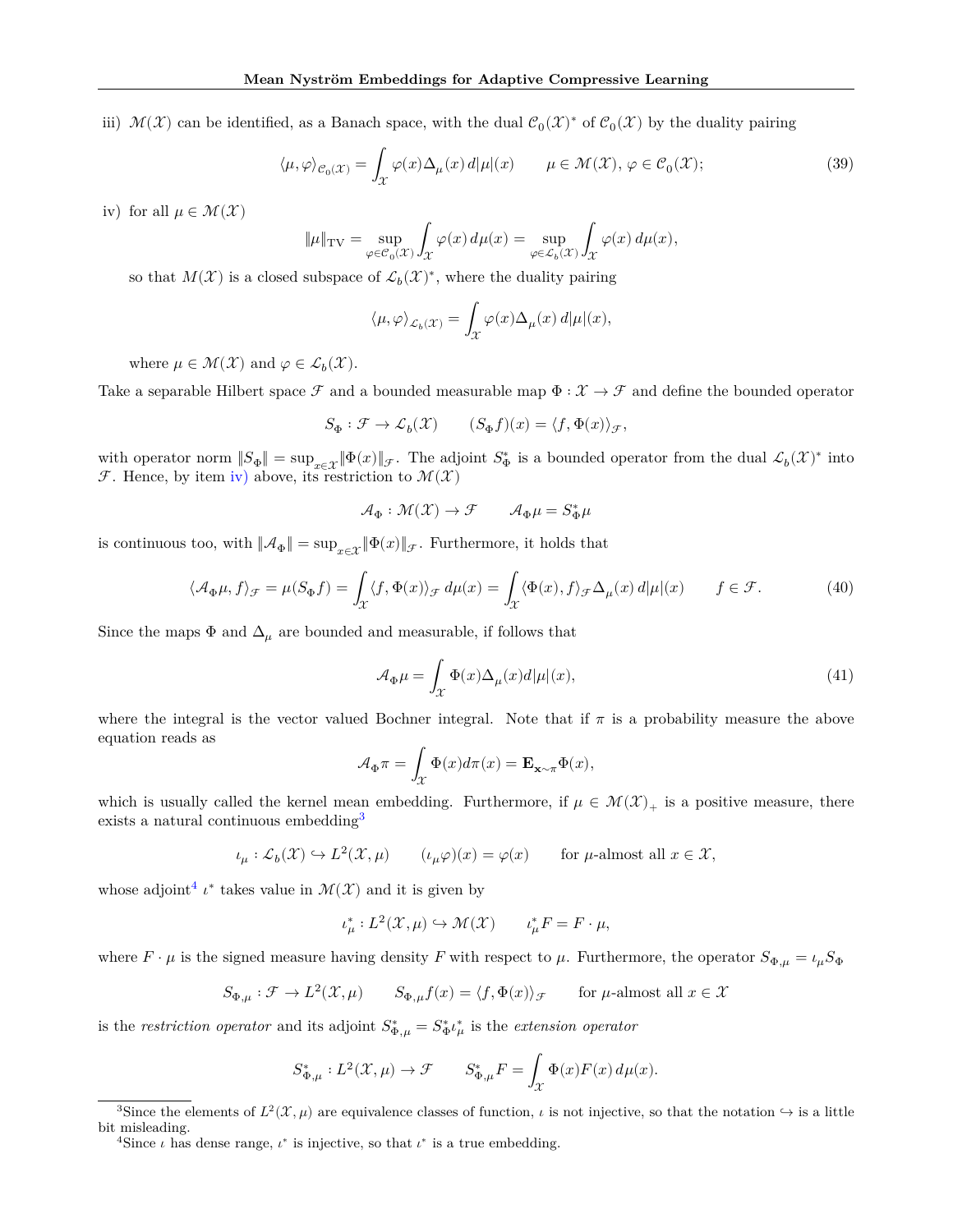It is known that  $S_{\Phi,\mu}^* S_{\Phi,\mu} : \mathcal{F} \to \mathcal{F}$  is given by

$$
S_{\Phi,\mu}^*S_{\Phi,\mu}=\int_{\mathcal{X}}\Phi(x)\otimes \Phi(x),d\mu(x),
$$

where the integral is a vector valued Bochner integral taking value in the Hilbert space of Hilbert-Schmidt operators and it is a positive trace class operator (De Vito et al. [2014,](#page-9-17) Proposition 14). Furthermore,  $S_{\Phi,\mu}S_{\Phi,\mu}^*$ is the integral operator on  $L^2(\mathcal{X}, \mu)$  with kernel

$$
\kappa(x, x') = \langle \Phi(x), \Phi(x') \rangle_{\mathcal{F}}.
$$

In particular, if  $\pi$  is a probability measure

$$
S_{\Phi,\pi}^*S_{\Phi,\pi}=\mathbf{E}_{x\sim\pi}\left[\Phi(x)\otimes\Phi(x)\right]
$$

is the (non-centered) covariance operator. Note that if  $\mu$  is any finite signed measure in  $\mathcal{M}(\mathbf{X})$ , then

$$
\mathcal{A}_{\Phi}\mu = S_{\Phi,|\mu|}^* \Delta_\mu,
$$

where clearly  $\Delta_{\mu} \in L^2(\mathcal{X}, |\mu|)$ .

## <span id="page-14-0"></span>**C PROOFS**

## **C.1 Proofs of Section [3](#page-3-0)**

**Proof of Lemma [3.1:](#page-4-4)** *We introduce the operator*

$$
\mathbf{\Phi}_{\tilde{\mathbf{X}}} : \mathbb{R}^m \to \mathcal{F}, \mathbf{a} \mapsto \sum_{i=1}^m a_i \Phi(\tilde{\mathbf{x}}_i), \quad \text{with adjoint} \quad \mathbf{\Phi}_{\tilde{\mathbf{X}}}^* : f \mapsto [\langle f, \Phi(\tilde{\mathbf{x}}_1) \rangle_{\mathcal{F}}, ..., \langle f, \Phi(\tilde{\mathbf{x}}_m) \rangle_{\mathcal{F}}]^T. \tag{42}
$$

*It is easy to check that*

$$
\mathrm{Im}(\pmb{\Phi}_{\tilde{\mathbf{X}}})=\mathcal{F}_m \qquad \ker(\pmb{\Phi}_{\tilde{\mathbf{X}}})=\ker(\mathbf{K}_m) \qquad \pmb{\Phi}^*_{\tilde{\mathbf{X}}}\pmb{\Phi}_{\tilde{\mathbf{X}}}=\mathbf{K}_m.
$$

*The polar decomposition of*  $\Phi_{\tilde{\mathbf{x}}}$  *reads* 

<span id="page-14-3"></span><span id="page-14-2"></span><span id="page-14-1"></span>
$$
\mathbf{\Phi}_{\tilde{\mathbf{X}}} = U \mathbf{K}_m^{1/2}
$$

*where*  $U : \mathbb{R}^d \to \mathcal{F}$  *satisfies the equations* 

$$
U^*U\mathbf{c} = \mathbf{c} \qquad \forall \mathbf{c} \in \ker(\mathbf{K}_m)^\perp \tag{43a}
$$

$$
UU^*f = f \qquad \qquad \forall f \in \mathcal{F}_m \tag{43b}
$$

$$
U\mathbf{c} = 0 \qquad \qquad \forall \mathbf{c} \in \ker(\mathbf{K}_m) \tag{43c}
$$

$$
U^*f = 0 \qquad \qquad \forall f \in \mathcal{F}_m^{\perp}, \tag{43d}
$$

*i.e. it is a partial isometry from*  $\ker(\mathbf{K}_m)^{\perp}$  *onto*  $\mathcal{F}_m$ *. By definition of*  $\Phi_m$ *, for all*  $\mathbf{x} \in \mathcal{X}$ 

$$
\Phi_m(\mathbf{x}) = \mathbf{K}_m^{-1/2} \Phi_{\tilde{\mathbf{X}}}^* \Phi(\mathbf{x}) = \mathbf{K}_m^{-1/2} (U \mathbf{K}_m^{1/2})^* \Phi(\mathbf{x}) = \mathbf{K}_m^{-1/2} \mathbf{K}_m^{1/2} U^* \Phi(\mathbf{x}) = U^* \Phi(\mathbf{x})
$$
(44)

where the last equality is due to the fact that  $\mathbf{K}_m^{-1/2} \mathbf{K}_m^{1/2} \mathbf{c} = \mathbf{c}$  for every  $\mathbf{c} \in \text{ker}(\mathbf{K}_m)^{\perp} = \text{Im}(U)$  by [\(43a\)](#page-14-1). We *have*

$$
U\Phi_m(\mathbf{x})=UU^*\Phi(\mathbf{x})=P_m\Phi(\mathbf{x})
$$

*by* [\(43b\)](#page-14-2), which gives [\(11a\)](#page-4-5). Eqs. [\(4\)](#page-1-7) and (11a) *together give* [\(11b\)](#page-4-6). Finally, for any  $\mathbf{x}, \mathbf{y} \in \mathcal{X}$  we have by [\(44\)](#page-14-3)

$$
\langle \Phi_m(\mathbf{x}), \Phi_m(\mathbf{y}) \rangle = \langle U^* \Phi(\mathbf{x}), U^* \Phi(\mathbf{y}) \rangle = \langle \Phi(\mathbf{x}), U U^* \Phi(\mathbf{y}) \rangle_{\mathcal{F}} = \langle \Phi(\mathbf{x}), P_m \Phi(\mathbf{y}) \rangle_{\mathcal{F}}
$$

*which yields* [\(11c\)](#page-4-7) *as*  $P_m$  *is a projection.* 

## **C.2 Proof of the main result when sampling uniformly the landmarks**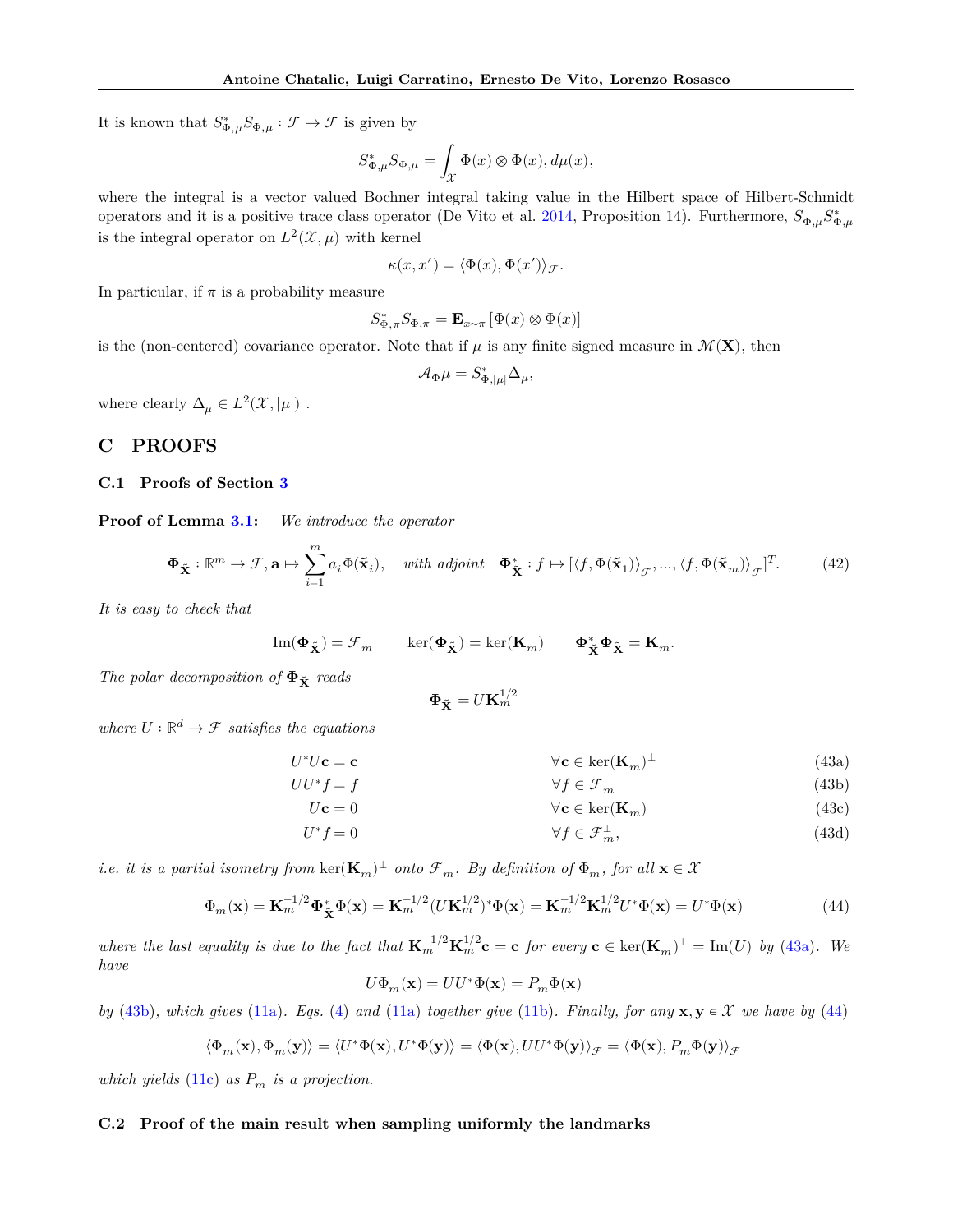**Proof of Proposition [4.2:](#page-6-6)** *First, note that the excess risk can be bounded using*  $\|\cdot\|_{\mathcal{L}}$  *as follows (remember*  $h \in \argmin_h \mathcal{R}(\hat{\pi}, h)$ :

$$
ER(\pi,\hat{h}) \triangleq \mathcal{R}(\pi,\hat{h}) - \mathcal{R}(\pi,h^*)
$$
\n(45)

$$
= (\mathcal{R}(\pi,\hat{h}) - \mathcal{R}(\hat{\pi},\hat{h})) + (\mathcal{R}(\hat{\pi},\hat{h}) - \mathcal{R}(\pi,h^*))
$$
\n(46)

$$
\leq (\mathcal{R}(\pi,\hat{h}) - \mathcal{R}(\hat{\pi},\hat{h})) + (\mathcal{R}(\hat{\pi},h^*) - \mathcal{R}(\pi,h^*))\tag{47}
$$

$$
\leq 2\sup_{h}|\mathcal{R}(\pi,h)-\mathcal{R}(\hat{\pi},h)|\tag{48}
$$

$$
=2\|\pi - \hat{\pi}\|_{\mathcal{L}}\tag{49}
$$

*where* (i) follows from the definition of  $\hat{h}$ . Denoting  $y = A_m(\pi_n)$ , we have:

*(i)*

$$
\|\pi - \hat{\pi}\|_{\mathcal{L}} \le \|\pi - \pi_{\mathfrak{S}}\|_{\mathcal{L}} + \|\pi_{\mathfrak{S}} - \hat{\pi}\|_{\mathcal{L}} \tag{50}
$$

$$
\leq \|\pi - \pi_{\mathfrak{S}}\|_{\mathcal{L}} + C\|\mathcal{A}_{m}(\pi_{\mathfrak{S}} - \hat{\pi})\|_{2} \tag{51}
$$

$$
\leq \|\pi - \pi_{\mathfrak{S}}\|_{\mathcal{L}} + C(\|\mathcal{A}_{m}(\pi_{\mathfrak{S}}) - y\|_{2} + \|y - \mathcal{A}_{m}(\hat{\pi})\|_{2})
$$
\n(52)

$$
\leq \|\pi - \pi_{\mathfrak{S}}\|_{\mathcal{L}} + 2C\|\mathcal{A}_{m}(\pi_{\mathfrak{S}}) - y\|_{2} \tag{53}
$$

$$
\leq \|\pi - \pi_{\mathfrak{S}}\|_{\mathcal{L}} + 2C(\|\mathcal{A}_{m}(\pi_{\mathfrak{S}}) - \mathcal{A}_{m}(\pi)\|_{2} + \|\mathcal{A}_{m}(\pi) - y\|_{2})
$$
\n(54)

$$
= [\|\pi - \pi_{\mathfrak{S}}\|_{\mathcal{L}} + 2C\|\mathcal{A}_{m}(\pi_{\mathfrak{S}}) - \mathcal{A}_{m}(\pi)\|_{2}] + 2C\|\mathcal{A}_{m}(\pi) - y\|_{2} \tag{55}
$$

*Where* (*ii*) *follows from the definition of the decoder*  $\Delta$ *. By Lemma* [3.1,](#page-4-4) we have

$$
\|\mathcal{A}_m(\pi_{\mathfrak{S}}) - \mathcal{A}_m(\pi)\|_2 = \|P_m\mathcal{A}(\pi_{\mathfrak{S}} - \pi)\|_{\mathcal{F}} \leq \|\mathcal{A}(\pi_{\mathfrak{S}} - \pi)\|_{\mathcal{F}} = \|\mathcal{A}(\pi_{\mathfrak{S}} - \pi)\|_{\mathcal{F}}
$$

as  $P_m$  is a projection, and for the same reason  $\|\mathcal{A}_m(\pi - \pi_n)\|_2 \le \|\mathcal{A}(\pi - \pi_n)\|_{\mathcal{F}}$ .

In order to prove Theorem [4.1,](#page-5-6) we need the following result from Rudi et al. [\(2015\)](#page-9-11)

<span id="page-15-0"></span>**Lemma C.1 (Rudi et al. [\(2015,](#page-9-11) Lemma 6)):** *Under Assumption [1,](#page-4-3) when the set of landmarks is drawn uniformly from all partitions of cardinality m, for any*  $\lambda > 0$  *we have* 

$$
\|P_m^{\perp}(\Sigma+\lambda I)^{1/2}\|^2_{\mathcal{L}(\mathcal{F})}\leq 3\lambda
$$

*with probability*  $1 - \delta$  *provided* 

$$
m \geq \max(67,5 \mathcal{N}_\infty(\lambda))\log\frac{4K^2}{\lambda\delta}.
$$

Note that although the lemma is formulated for sampling without replacement, yet the proof seems to rely on a concentration result for i.i.d. sampling. We thus only formulate our result for i.i.d. sampling by precaution, but in practice a similar result should hold when sampling without replacement using an adapted concentration inequality, and this should only help to improve the constants.

**Proof of Theorem [4.1:](#page-5-6)** *To avoid ambiguity, we prove here the result for uniform sampling only and formulate just below a separated Theorem [C.1](#page-16-0) for the ALS setting. The claim is a direct consequence of Proposition [4.2](#page-6-6) provided we prove that* [\(23\)](#page-6-7) *holds with high probability. Note that when Eqs.* [\(24\)](#page-6-8) *and* [\(25\)](#page-6-9) *both hold with respective constants*  $C_{\mathcal{F}}$  *and*  $C_{\rm a}$ *, Eq.* [\(23\)](#page-6-7) *holds with constant*  $C = C_{\mathcal{F}} C_{\rm a}$ *. As Eq.* [\(24\)](#page-6-8) *already holds by* [\(3\)](#page-5-4)*, we only need to prove* [\(25\)](#page-6-9)*.* Fix  $\delta$ , fix t,  $\lambda$  and m satisfying Eqs. [\(19a\)](#page-6-2), [\(19b\)](#page-6-3) and [\(20\)](#page-6-4) and define  $\varepsilon = \sqrt{3\lambda t}$ . *Observe that with probability*  $1 - \delta$  *on the draw of the Nyström landmarks* 

$$
\forall \mu \in \mathcal{S}^{\kappa}, \, \|P_m^{\perp} \mathcal{A}(\mu)\|_{\mathcal{F}} \le \|P_m^{\perp} (\Sigma + \lambda I)^{1/2}\|_{\mathcal{L}(\mathcal{F})} \|(\Sigma + \lambda I)^{-1/2} \mathcal{A}(\mu)\|_{\mathcal{F}}
$$
(56)

<span id="page-15-2"></span>
$$
\stackrel{(i)}{\leq} \sqrt{3\lambda} \| (\Sigma + \lambda I)^{-1/2} \mathcal{A}(\mu) \|_{\mathcal{F}} \tag{57}
$$

<span id="page-15-1"></span>
$$
\stackrel{(ii)}{\leq} \sqrt{3\lambda}\sqrt{t} = \varepsilon \tag{58}
$$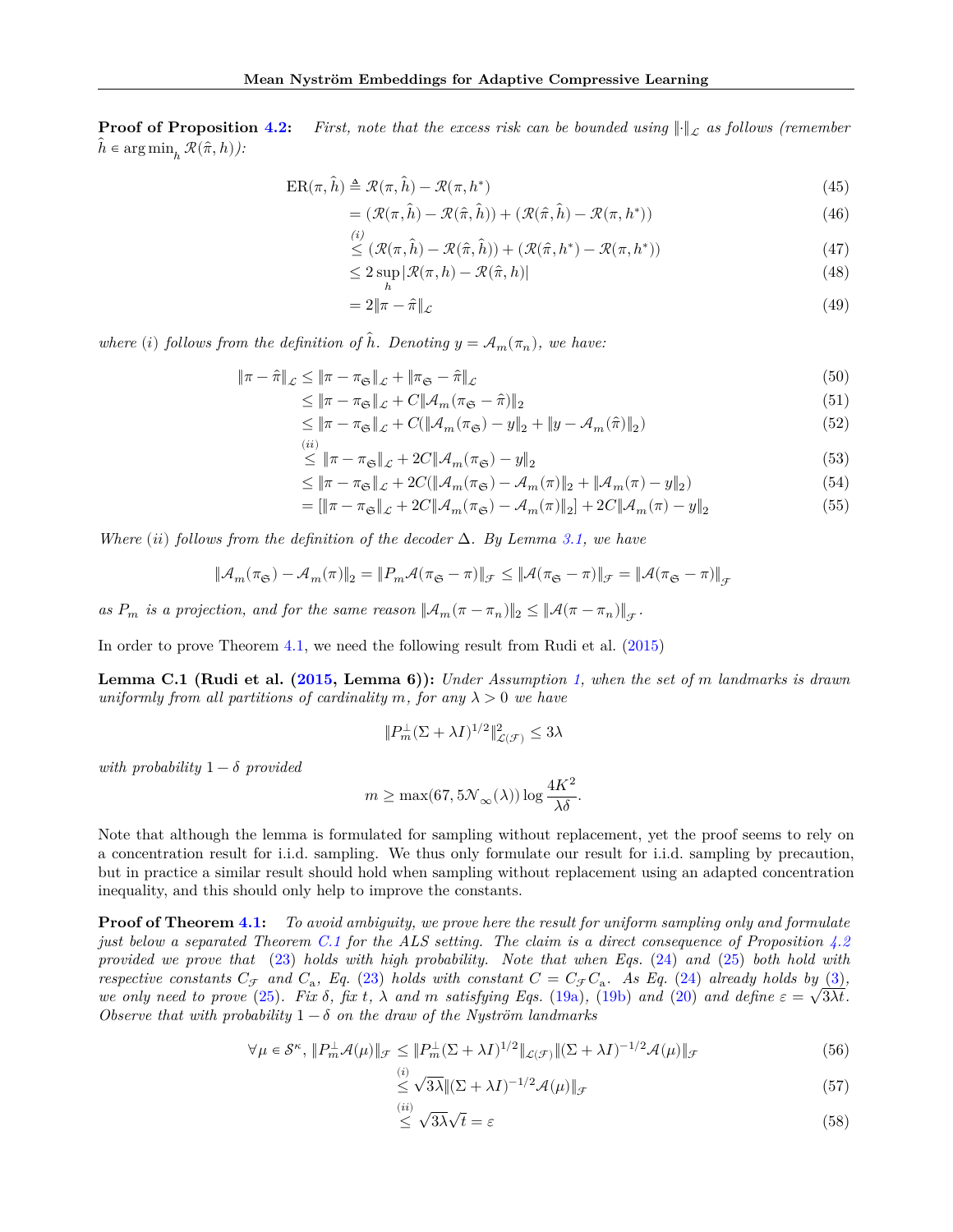*where* (i) is a consequence of Lemma [C.1](#page-15-0) taking into account that m satisfies [\(20\)](#page-6-4), and (ii) comes from Eq. [\(15\)](#page-5-2) *taking into account that*  $\lambda \geq \lambda_t$ . By the Pythagorean theorem and [\(11b\)](#page-4-6) we get

$$
\forall \mu \in \mathcal{S}^{\kappa}, \left\| \mathcal{A}(\mu) \right\|_{\mathcal{F}}^{2} = 1 = \left\| P_{m} \mathcal{A}(\mu) \right\|_{\mathcal{F}}^{2} + \left\| P_{m}^{\perp} \mathcal{A}(\mu) \right\|_{\mathcal{F}}^{2} = \left\| \mathcal{A}_{m}(\mu) \right\|_{2}^{2} + \left\| P_{m}^{\perp} \mathcal{A}(\mu) \right\|_{\mathcal{F}}^{2}
$$
(59)

so that using [\(58\)](#page-15-1) we obtain  $1 - \varepsilon^2 \leq ||\mathcal{A}_m(\mu)||_2^2$ , i.e. [\(25\)](#page-6-9) holds with constant  $C_a = (1 - \varepsilon^2)^{-1/2}$ . Note that  $\epsilon < 1$ *by* [\(19b\)](#page-6-3)*.*

## **C.3 Faster rates with leverage scores sampling**

We now explain how our result can be adapted when sampling the landmarks according to approximate leverage scores. For this we rely on the Lemma 7 from Rudi et al. [\(2015\)](#page-9-11) (where a square seems to be missing in the lemma's statement, and we again omit the decay assumption on the effective dimension which is not used in the proof). We first recall this lemma for clarity.

<span id="page-16-1"></span>**Lemma C.2 (ALS Nystöm approximation (Rudi et al. [2015,](#page-9-11) Lemma 7)):** Let  $\lambda > 0$  and  $\delta > 0$ . Let  $(\hat{l}_i(t))_{1\leq i\leq n}$  be a collection of  $(z, \lambda_0, \delta)$ -approximate leverage scores as defined in Section [3.2](#page-3-3) for some  $z \geq 1$  and  $\lambda_0 > 0$ . Let  $p_\lambda$  be a probability distribution on the set of indexes  $\{1, ..., n\}$  defined as  $p_\lambda(i) \triangleq \hat{l}_i(\lambda)/(\sum_{i=1}^n \hat{l}_i(\lambda))$ . Let  $\{i_1, ..., i_m\}$  be a collection of indices sampled independently with replacement from  $p_\lambda$ , and  $P_m$  the orthogonal *projection on*  $\mathcal{F}_m = \text{span} \{ \Phi(\mathbf{x}_{i_1}), ..., \Phi(\mathbf{x}_{i_m}) \}$ *. Then we have with probability*  $1-2\delta$ 

$$
\|P_m^\perp(\Sigma+\lambda I)^{1/2}\|_{\mathcal{L}(\mathcal{F})}^2\leq 3\lambda
$$

*provided that:*

- *assumption [1](#page-4-3) hold;*
- $n \ge 1655K^2 + 233K^2 \log(2K^2/\delta);$
- max $\left(\lambda_0, \frac{19K^2}{n} \log(\frac{2n}{\delta})\right) \leq \lambda \leq \|\Sigma\|_{\mathcal{L}(\mathcal{F})};$
- $m \ge \max(334, 78z^2 \mathcal{N}(\lambda)) \log \frac{8n}{\delta}$ .

<span id="page-16-0"></span>**Theorem C.1:** Let **X** be a set of n samples drawn i.i.d. according to  $\pi$ . Let  $(\hat{l}_i(t))_{1 \leq i \leq n}$  be a collection of  $(z, \lambda_0, \delta)$ -approximate leverage scores (cf. Section [3.2\)](#page-3-3) for some  $z \ge 1$  and  $\lambda_0 > 0$ . Let  $\lambda > 0$ , and  $p_\lambda$  be a *probability distribution on the set of indexes*  $\{1, ..., n\}$  *defined as*  $p_{\lambda}(i) \triangleq \hat{l}_i(\lambda)/(\sum_{i=1}^n \hat{l}_i(\lambda))$ . Let  $\{i_1, ..., i_m\}$  be a  $\emph{collection of indices sampled independently with replacement from $p_\lambda$, and $\tilde{\textbf{X}}$ the corresponding set of landmarks $p_\lambda$ and $\tilde{\textbf{X}}$ is the corresponding set of the parameters $p_\lambda$ and $p_\lambda$.}$ *(without duplicates).*

*Fix a hypothesis space H*, a model set  $\mathfrak{S} \subset \mathcal{P}(\mathcal{X})$  and a feature map  $\Phi : \mathcal{X} \to \mathcal{F}$  satisfying Assumptions [1](#page-4-3) to [3.](#page-5-4) *Define the estimator*  $\hat{h}$  *by* [\(7\)](#page-2-1), where we implicitly use the feature map  $\Phi_m$  derived from  $\Phi$  and  $\hat{X}$  as given in [\(8\)](#page-3-1)*.* Fix  $\delta > 0$ , with probability at least  $1 - 2\delta$ 

$$
ER(\pi, \hat{h}) \le \inf_{\pi_{\mathfrak{S}} \in \mathfrak{S}} d_{C'}(\pi_{\mathfrak{S}}, \pi) + 4C' \|\mathcal{A}(\pi - \pi_n)\|_{\mathcal{F}} \quad where \quad C' \triangleq \frac{C_{\mathcal{F}}}{\sqrt{1 - 3\lambda t}}
$$
(60)

*provided that*

$$
\lambda \ge \lambda_t \tag{61a}
$$

$$
3\lambda t < 1\tag{61b}
$$

$$
m \ge \max(334, 78z^2 \mathcal{N}(\lambda)) \log \frac{8n}{\delta} \tag{61c}
$$

$$
n \ge 1655K^2 + 233K^2 \log(2K^2/\delta)
$$
\n(61d)

$$
\max\left(\lambda_0, \frac{19K^2}{n}\log(\frac{2n}{\delta})\right) \le \lambda \le \|\Sigma\|_{\mathcal{L}(\mathcal{F})}.\tag{61e}
$$

Note that this corresponds exactly to the statement of Theorem [4.1](#page-5-6) in the ALS setting when rescaling the constant  $\delta$  by a factor 2.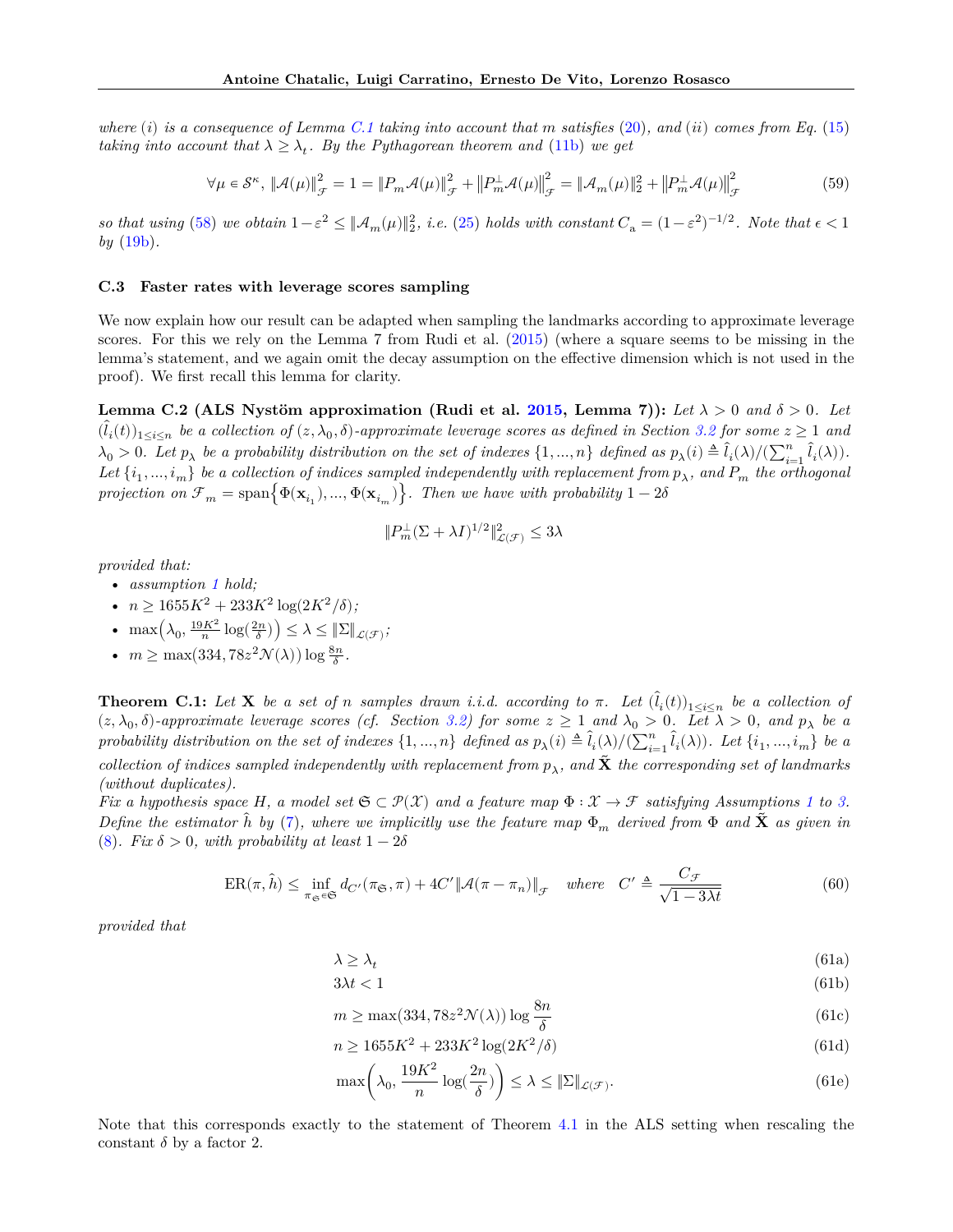**Proof of Theorem [C.1:](#page-16-0)** *This lemma is a straightforward adaptation of Theorem [4.1,](#page-5-6) using Lemma [C.2](#page-16-1) (and the corresponding hypotheses) instead of Lemma [C.1](#page-15-0) in order to control the term*  $||P_m^{\perp}(\Sigma + \lambda I)^{1/2}||_{\mathcal{L}(\mathcal{F})}$  *in* [\(56\)](#page-15-2). The only difference (beyond the sampling scheme) is that the bound holds only with probability  $1-2\delta$ .

## **D PROOF OF Proposition [4.1](#page-6-1)**

We prove here Proposition [4.1](#page-6-1) which provides a sufficient condition for Assumption [2](#page-5-3) to hold, and we state below a direct corollary of Theorem [4.1](#page-5-6) under this condition.

**Proof of Proposition [4.1:](#page-6-1)** *Take*  $\mu \in \mathcal{S}^{\kappa}$  *and set*  $f = \mathcal{A}(\mu)$ *. Using the decomposition of the covariance operator introduced at the end of Section [4.2](#page-6-10) we have*

$$
\mathcal{N}_f(\lambda) = \langle f, (\Sigma + \lambda I)^{-1} f \rangle_{\mathcal{F}}
$$
\n
$$
= \sum_{\ell \in \mathbb{N}} \frac{\langle f, e_{\ell} \rangle_{\mathcal{F}}^2}{\sigma_{\ell} + \lambda} \stackrel{(i)}{=} \sum_{\ell \in \mathcal{I}} \frac{\langle f, e_{\ell} \rangle_{\mathcal{F}}^2}{\sigma_{\ell} + \lambda}
$$
\n
$$
= \sum_{\ell \in \mathcal{I}} \frac{\langle f, e_{\ell} \rangle_{\mathcal{F}}^2}{\sigma_{\ell}^{2s}} \frac{\sigma_{\ell}^{2s}}{\sigma_{\ell} + \lambda} = \sum_{\ell \in \mathcal{I}} \frac{\langle f, e_{\ell} \rangle_{\mathcal{F}}^2}{\sigma_{\ell}^{2s}} \frac{\lambda^{2s} (\sigma_{\ell} / \lambda)^{2s}}{\lambda (\sigma_{\ell} / \lambda + 1)}
$$
\n
$$
\stackrel{(ii)}{\leq} \left( \sum_{\ell \in \mathcal{I}} \frac{\langle f, e_{\ell} \rangle_{\mathcal{F}}^2}{\sigma_{\ell}^{2s}} \right) \lambda^{2s-1}
$$
\n
$$
\leq \frac{\gamma_s}{\lambda^{1-2s}} \tag{62}
$$

where (i) follows from [\(22a\)](#page-6-11), (ii) follows from the fact that  $x^{2s}/(x+1) \leq 1$  for every  $x > 0$  given that  $2s \leq 1$ , and the last inequality follows from [\(22b\)](#page-6-5). For any  $t > (3^{1-2s}\gamma_s)^{1/(2s)}$ , combining [\(62\)](#page-17-0) with the definition of  $\lambda$ *given in the proposition we get*

<span id="page-17-0"></span>
$$
\mathcal{N}_f(\lambda) \leq \frac{\gamma_s}{\lambda^{1-2s}} \leq t.
$$

As this holds for any  $\mu \in \mathcal{S}^{\kappa}$ , using the definition [\(13\)](#page-5-7) of  $\lambda_t$  we get that  $\lambda_t \leq \lambda$  *i.e.* [\(19a\)](#page-6-2) *is satisfied. Finally, by definition of t* we have  $t^{2s} > 3^{1-2s}\gamma_s$  and thus

$$
3\lambda t = 3\gamma_s^{\frac{1}{1-2s}}t^{-\frac{1}{1-2s}}t = \left(\frac{3^{1-2s}\gamma_s}{t^{2s}}\right)^{\frac{1}{1-2s}} < 1
$$

*which gives* [\(19b\)](#page-6-3)*. The claim about the LRIP constant is clear.*

<span id="page-17-1"></span>**Corollary D.1:** *Using the notations and under the hypotheses of both Theorem [4.1](#page-5-6) and proposition [4.1,](#page-6-1) for any*  $\delta > 0$  and  $t > (3^{1-2s}\gamma_s)^{1/(2s)}$  we get with probability at least  $1-\delta$ 

$$
ER(\pi, \hat{h}) \le \inf_{\pi_{\mathfrak{S}} \in \mathfrak{S}} d_{C'}(\pi_{\mathfrak{S}}, \pi) + 4C' \|\mathcal{A}(\pi - \pi_n)\|_{\mathcal{F}}
$$
  
\nwhere  $C' = \frac{C_{\mathcal{F}}}{\sqrt{1 - 3\gamma_s^{\frac{1}{1-2s}} t_{1-2s}^{\frac{2s}{1-2s}}}}$  (63)

*and provided that*

$$
m \ge \max\left(67, 5K^2 \left(\frac{\gamma_s}{t}\right)^{-\frac{1}{1-2s}}\right) \log \frac{4K^2}{\left(\frac{\gamma_s}{t}\right)^{\frac{1}{1-2s}} \delta}.\tag{64}
$$

**Proof of Corollary [D.1:](#page-17-1)** *This is a direct consequence of Theorem [4.1,](#page-5-6) choosing*  $t, \lambda$  *as given in Proposition [4.1.](#page-6-1) The bound on m* leverages the fact that  $\mathcal{N}_{\infty}(\lambda) \leq K^2/\lambda$  for any  $\lambda > 0$ .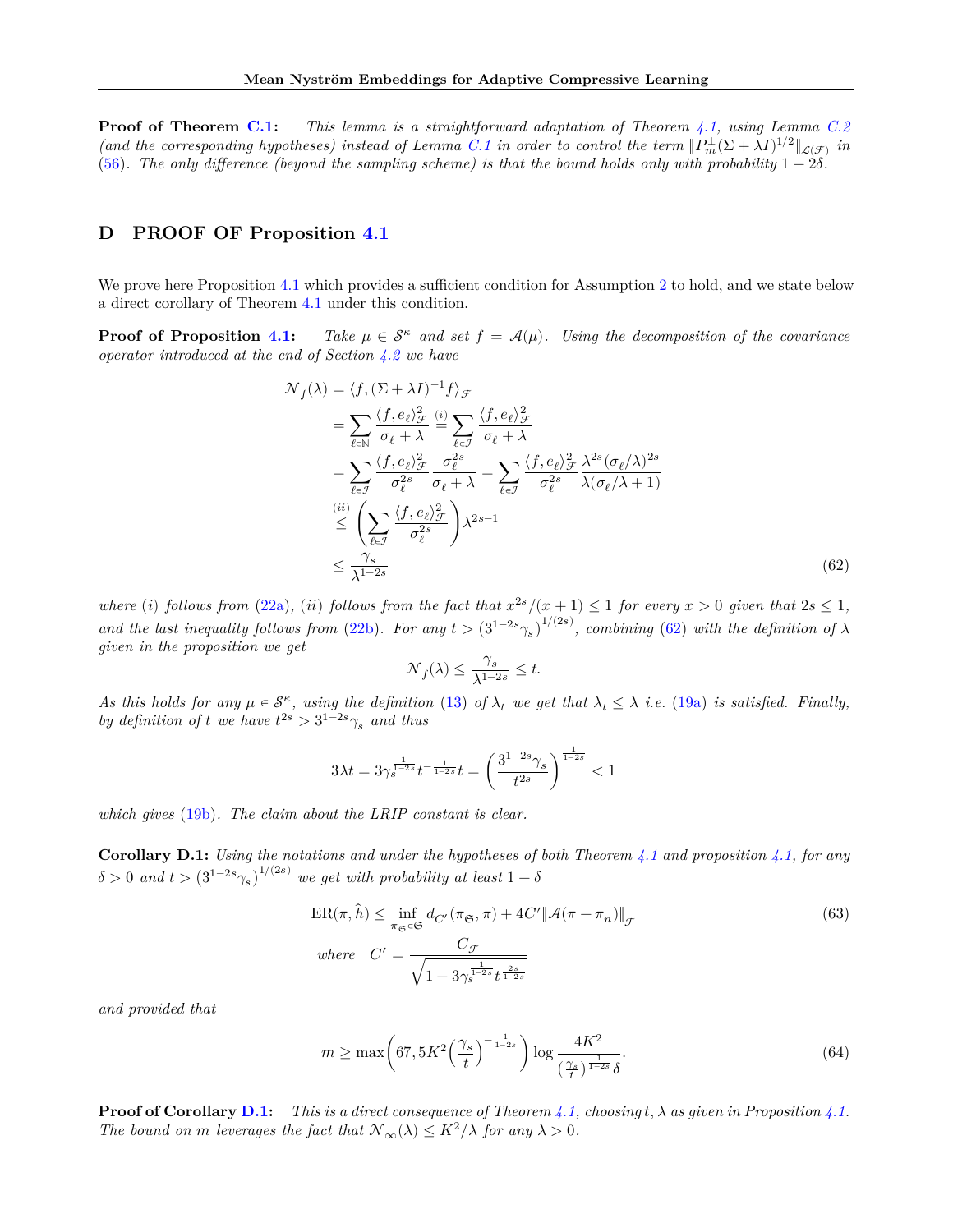

<span id="page-18-2"></span>Figure 3: Median and standard deviation of the risk for a synthetic dataset and the adjusted Rand index for CIFAR10.

## <span id="page-18-0"></span>**E EXPERIMENTAL RESULTS**

## **E.1 Datasets description**

Synthetic data is drawn according to a Gaussian mixture with probability density function  $\pi(x)$  =  $\frac{1}{k}\sum_{i=1}^k \mathcal{N}(x;\mu_i,\mathbf{I})$  with  $\mu_i \sim \mathcal{N}(0,\sigma_{\text{inter}}^2\mathbf{I})$  and  $\sigma_{\text{inter}} = sk^{1/d}$ , where s is a parameter controling the separation between clusters and fixed to  $s = 2.0$  unless otherwise specified. The number of samples is fixed to  $n = 10^4$ or  $n = 10<sup>5</sup>$  and specified directly in the figures. The real datasets consists in vectorial features extracted from the FMA (Defferrard et al. [2016\)](#page-9-13), MNIST (LeCun et al. [1998\)](#page-9-14) and CIFAR10<sup>[5](#page-18-1)</sup> datasets. FMA consists of audio features. We used the raw dataset but kept only the dimensions corresponding to the MFCC features, yielding  $n = 106574$  samples in dimension  $d = 20$ . The MNIST data consists of  $n = 70000$  handwritten digits features with  $k = 10$  classes. Distorted variants are generated, and dense SIFT descriptors are extracted and used to form a k-nearest neighbors matrix. Spectral features are then computed by taking the  $k = 10$  eigenvectors associated to the smallest positive eigenvalues of the corresponding Laplacian matrix. For CIFAR10, we use the test set to produce convolutional features before the last average pooling layer of a trained ResNet18 (He et al. [2016a,](#page-9-18)[b\)](#page-9-19). The network is trained on the training set of CIFAR10 for 200 epochs with SGD with momentum 0.9, learning rate 0.1 decreased by a factor 10 at epoch 100 and 150, batch-size 128, weight-decay 10−4. The extracted features are then reduced to dimension 50 with linear PCA. For each experiment we report median and standard deviation over 50 trials unless stated otherwise.

### **E.2 Setup for Figure [1](#page-7-3)**

The choice of the kernel variance is known to have a strong influence on the results, especially for Gaussian modeling. In order to avoid confusion, we thus manually choose a good variance for each setting rather than learning an optimal parameter automatically.

The kernel variance was fixed for clustering experiments to  $\sigma^2 = 81$  for the synthetic dataset,  $\sigma^2 = 5000$  for FMA,  $\sigma^2 = 0.3$  for MNIST,  $\sigma^2 = 450$  for CIFAR10, and for Gaussian modeling to  $\sigma^2 = 24$  for the synthetic dataset,  $\sigma^2 = 5000$  for FMA,  $\sigma^2 = 0.095$  for Nyström and  $\sigma^2 = 0.3$  for RF for MNIST,  $\sigma^2 = 300$  for Nyström and  $\sigma^2 = 10^4$  for RF for CIFAR10.

## **E.3 Additional experiments**

We provide in Figure [3](#page-18-2) two additional plots for clustering. One is a synthetic dataset with different parameters than in the paper, and the second one corresponds to the same experiments as the one depicted in Figure [1](#page-7-3) but shows the adjusted Rand index of the recovered clustering using the ground truth classes (rather than the MSE).

In Figure [4,](#page-20-0) we present the results for Gaussian modeling (same results than in the main paper + 1 extra synthetic setting) but also plot the variation of the risk as a function of the kernel variance. We also represent

<span id="page-18-1"></span><sup>5</sup><https://www.cs.toronto.edu/~kriz/cifar.html>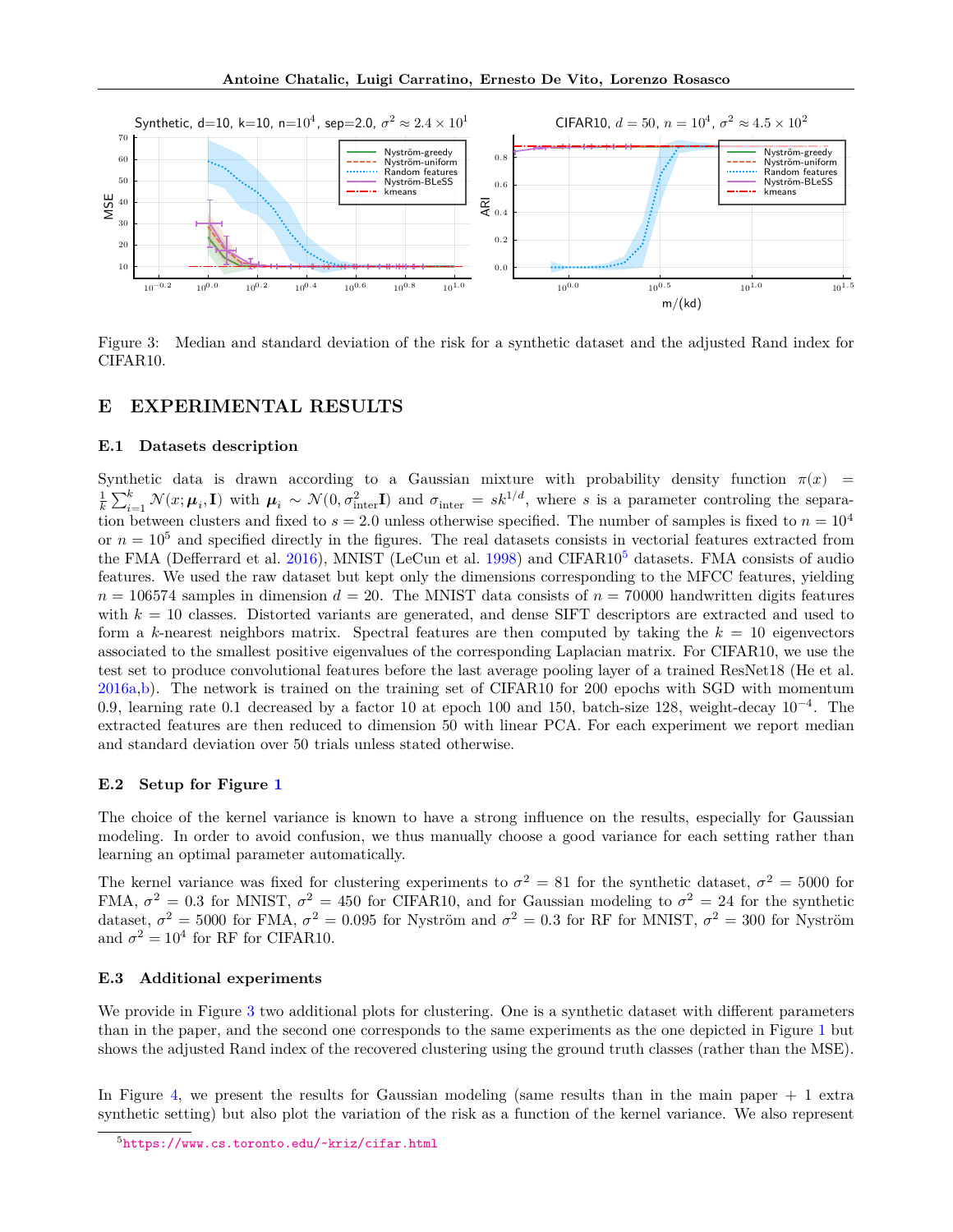with a vertical line the manually chosen kernel variances, which for some of the datasets depends on the chosen approximation method. We observe than for all datasets except MNIST, Nyström approximation is more stable with respect to the choice of  $\sigma^2$ .